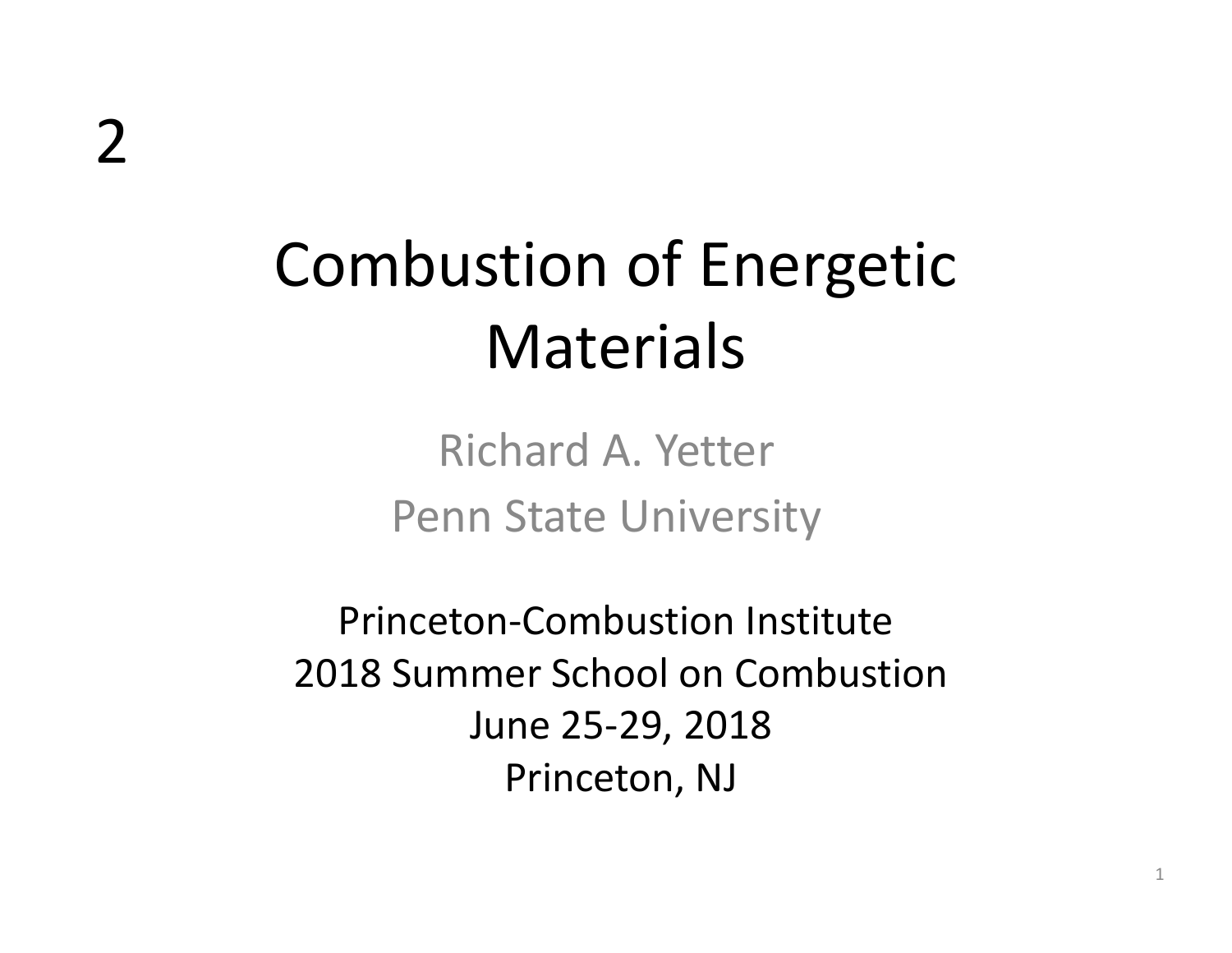### Combustion Characteristics of Solid Propellants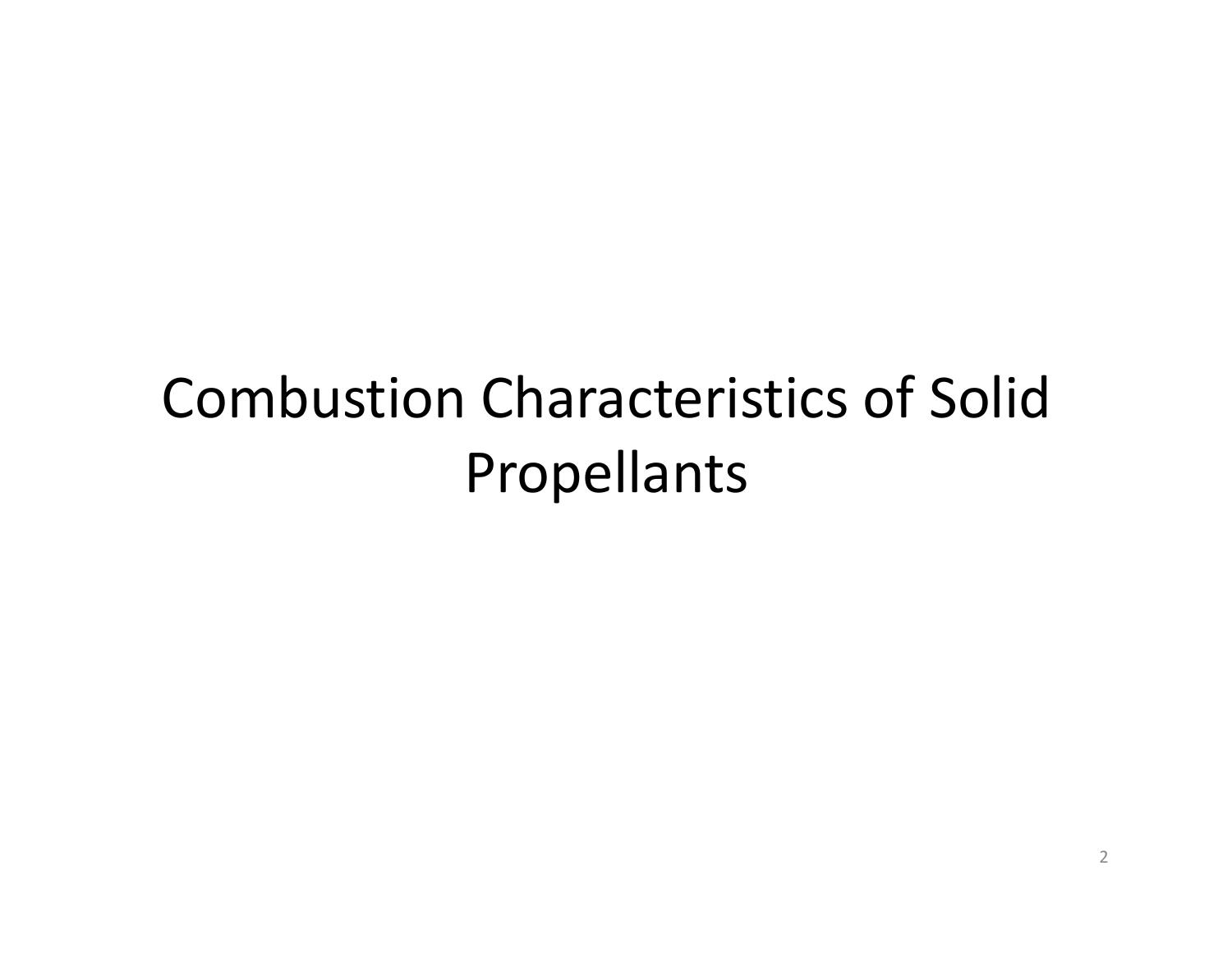#### Description of Fuel Binders

- The <u>binder provides the structural glue</u> or matrix in which solid granular ingredients (like oxidizer particles and/or metal fuels) are held together in <sup>a</sup> heterogeneous (composite) propellant
- The binder <u>raw materials are liquid prepolymers or monomers</u>. After they are mixed with the solid ingredients, cast, and cured, they form <sup>a</sup> hard rubber‐like material that constitutes the grain.
- In short, a <u>prepolymer is a molecule formed by the repetition</u> (in several orders of magnitudes) of a monomer form (butadiene, polypropylene oxide, etc.), generally ending with reactive functions (telechelic prepolymers). It is the prepolymer that confers on the binder its essential properties. These can be derived from the nature of the polymeric chain or the properties of the functional group at its ends.
- The molecular structure of polyether prepolymer is as follows:

 $H$ -(O-CH(CH<sub>3</sub>)-CH<sub>2</sub>)<sub>n</sub>-O-CH<sub>2</sub>-CH(CH<sub>3</sub>)-O-(CH<sub>2</sub>-CH(CH<sub>3</sub>)-O)<sub>n</sub>-H  $n = 17$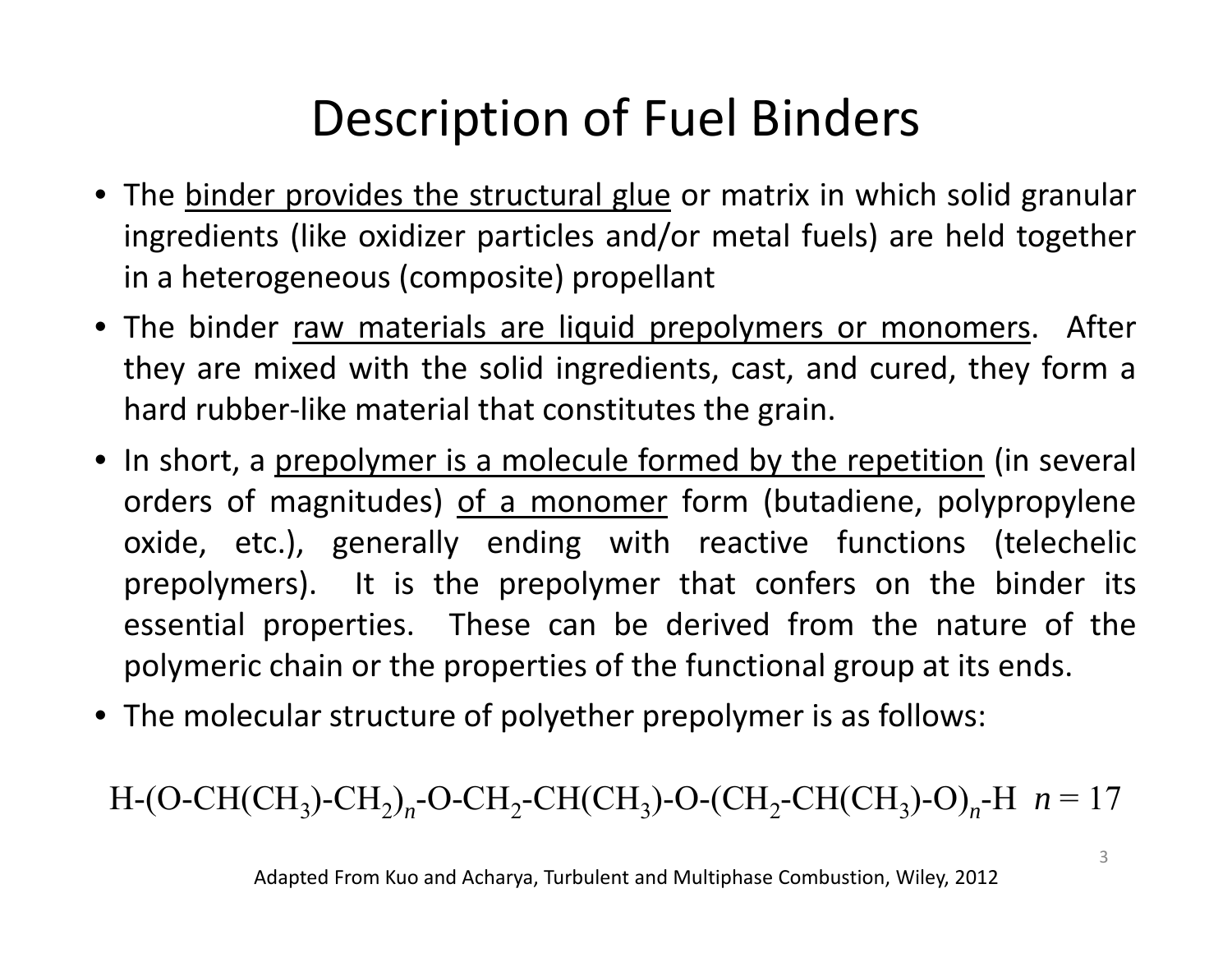### Description of Fuel Binders – cont'd

- A curing agent or cross linker causes the prepolymers to form longer chains of larger molecular mass and interlocks between chains (it causes the binder to solidify and become hard)
- Polymerization occurs when the binder monomer and its cross linking agent react (beginning in the mixing process) to form long chains and complex three‐dimensional polymers
- The binder ingredient has important influence on *mechanical properties*, propellant processing complexity, storability, aging, and costs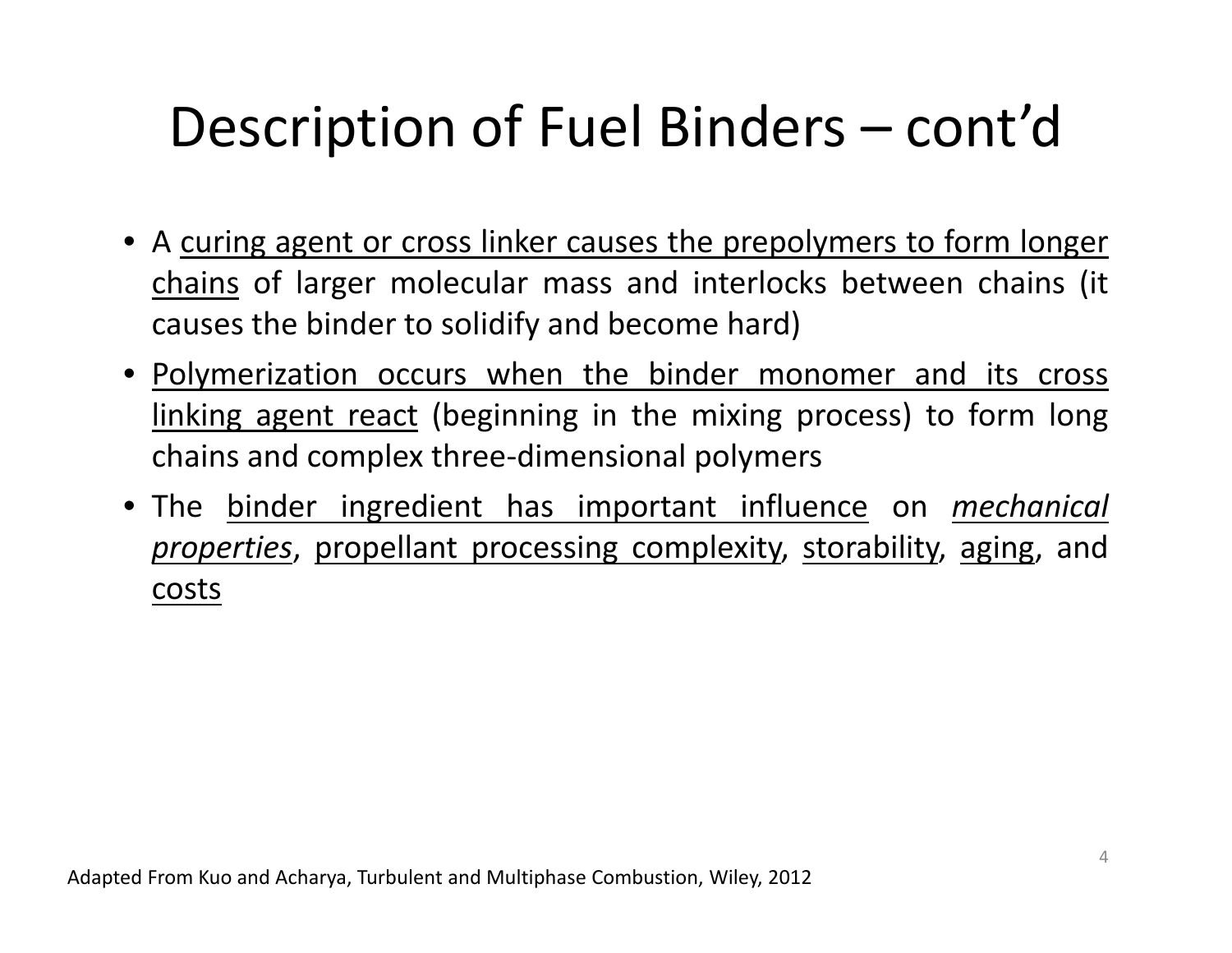# Characteristics of GAP Binder

Glycidyl Azide Polymer

- • GAP is an example of an energetic, thermally stable, hydroxyl-terminated prepolymer that can be polymerized [Sutton and Biblarz, 2017]
- The GAP formulation is [Bathelt, Volk, and Weindel, 2001]

 $C_3H_5N_3O$ 

Molecular weight: 99.092

Oxygen balance: ‐121.09%

Density: 1.29  $\text{gm/cm}^3$ 

Melting point:  $> 200^{\circ}$ C



Enthalpy of formation:  $141.0 \text{ kJ/mol}$  (340.09 kcal/kg)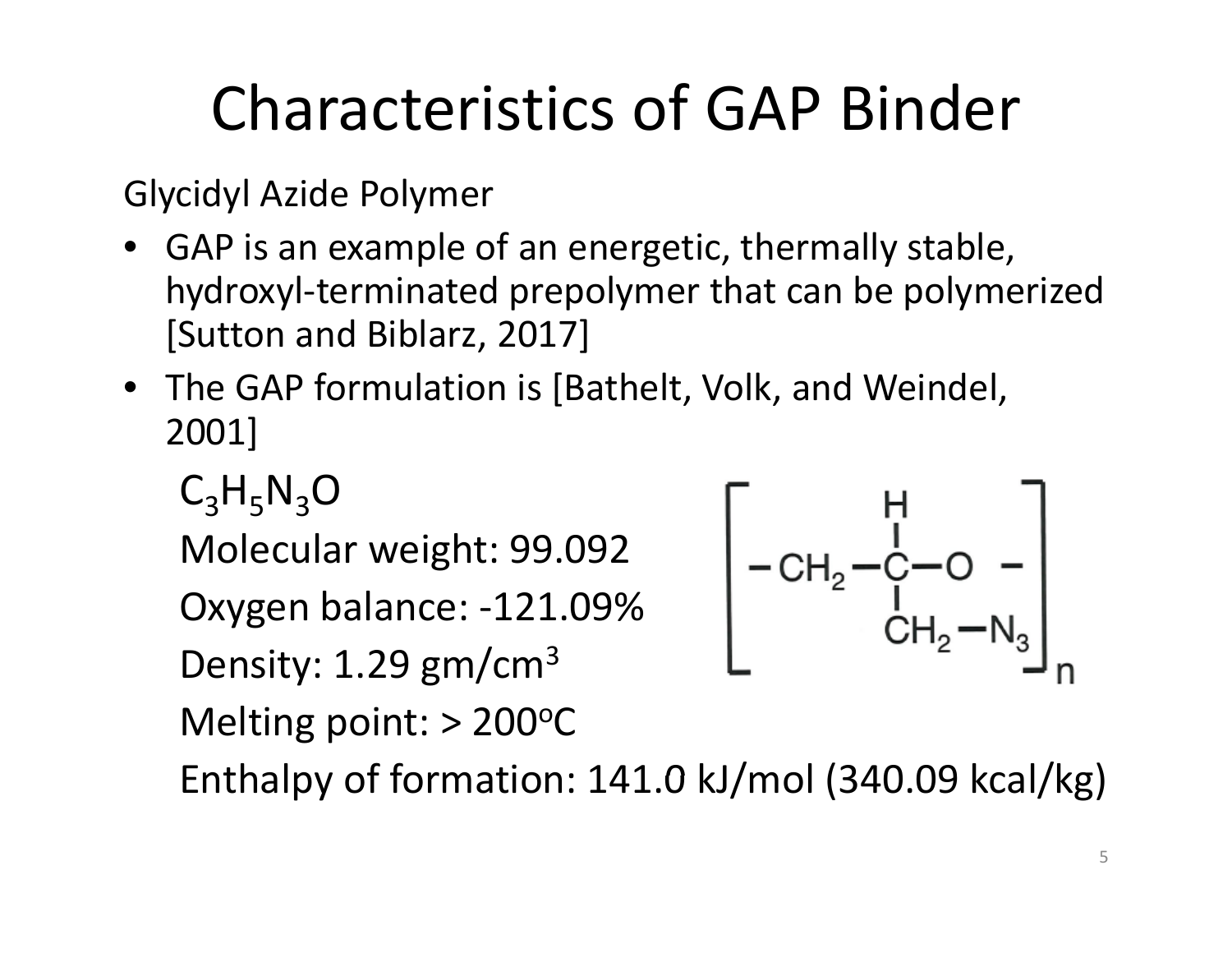# Characteristics of HTPB Binder

Hydroxyl Terminated Polybutadiene

- HTPB is the most common prepolymer binder material. It allows a high solid fraction (88 to 90% of AP and Al) and relatively good physical properties at the temperature limits [Sutton and Biblarz, 2017]
- There exist several different chemical formulae for HTPB. A typical one is [Bathelt, Volk, and Weindel, 2001]

$$
\begin{bmatrix}\n-\text{CH}_2-\text{CH} - \\
\text{C}_{10} & \text{C}_{10} & -\text{CH}_2-\text{CH}=\text{CH}_2-\text{CH}=\text{CH}_2-\text{CH}=\text{CH}_2-\text{CH}_2-\text{CH}_2-\text{CH}_2-\text{CH}_2-\text{CH}_2-\text{CH}_2-\text{CH}_2-\text{CH}_2-\text{CH}_2-\text{CH}_2-\text{CH}_2-\text{CH}_2-\text{CH}_2-\text{CH}_2-\text{CH}_2-\text{CH}_2-\text{CH}_2-\text{CH}_2-\text{CH}_2-\text{CH}_2-\text{CH}_2-\text{CH}_2-\text{CH}_2-\text{CH}_2-\text{CH}_2-\text{CH}_2-\text{CH}_2-\text{CH}_2-\text{CH}_2-\text{CH}_2-\text{CH}_2-\text{CH}_2-\text{CH}_2-\text{CH}_2-\text{CH}_2-\text{CH}_2-\text{CH}_2-\text{CH}_2-\text{CH}_2-\text{CH}_2-\text{CH}_2-\text{CH}_2-\text{CH}_2-\text{CH}_2-\text{CH}_2-\text{CH}_2-\text{CH}_2-\text{CH}_2-\text{CH}_2-\text{CH}_2-\text{CH}_2-\text{CH}_2-\text{CH}_2-\text{CH}_2-\text{CH}_2-\text{CH}_2-\text{CH}_2-\text{CH}_2-\text{CH}_2-\text{CH}_2-\text{CH}_2-\text{CH}_2-\text{CH}_2-\text{CH}_2-\text{CH}_2-\text{CH}_2-\text{CH}_2-\text{CH}_2-\text{CH}_2-\text{CH}_2-\text{CH}_2-\text{CH}_2-\text{CH}_2-\text{CH}_2-\text{CH}_2-\text{CH}_2-\text{CH}_2-\text{CH}_2-\text{CH}_2-\text{CH}_2-\text{CH}_2-\text{CH}_2-\text{CH}_2-\text{CH}_2-\text{CH}_2-\text{CH}_2-\text{CH}_2-\text{CH}_2-\text{CH}_2-\text{CH}_2-\text{CH}_2-\text{CH}_2-\text{CH}_2-\text{CH}_2-\text{CH}_2-\text{CH}_2-\text{CH}_2-\text{CH}_2-\text{CH}_2-\text{CH}_2-\text{CH}_2-\text{CH}_2-\text{CH}_2-\text{CH}_2-\text{CH}_2-\text{CH}_2-\text{CH}_2-\text{CH}_2-\text{CH}_2-\text{CH}_2-\text{CH}_2-\text{CH}_2-\text{CH}_2-\text{CH
$$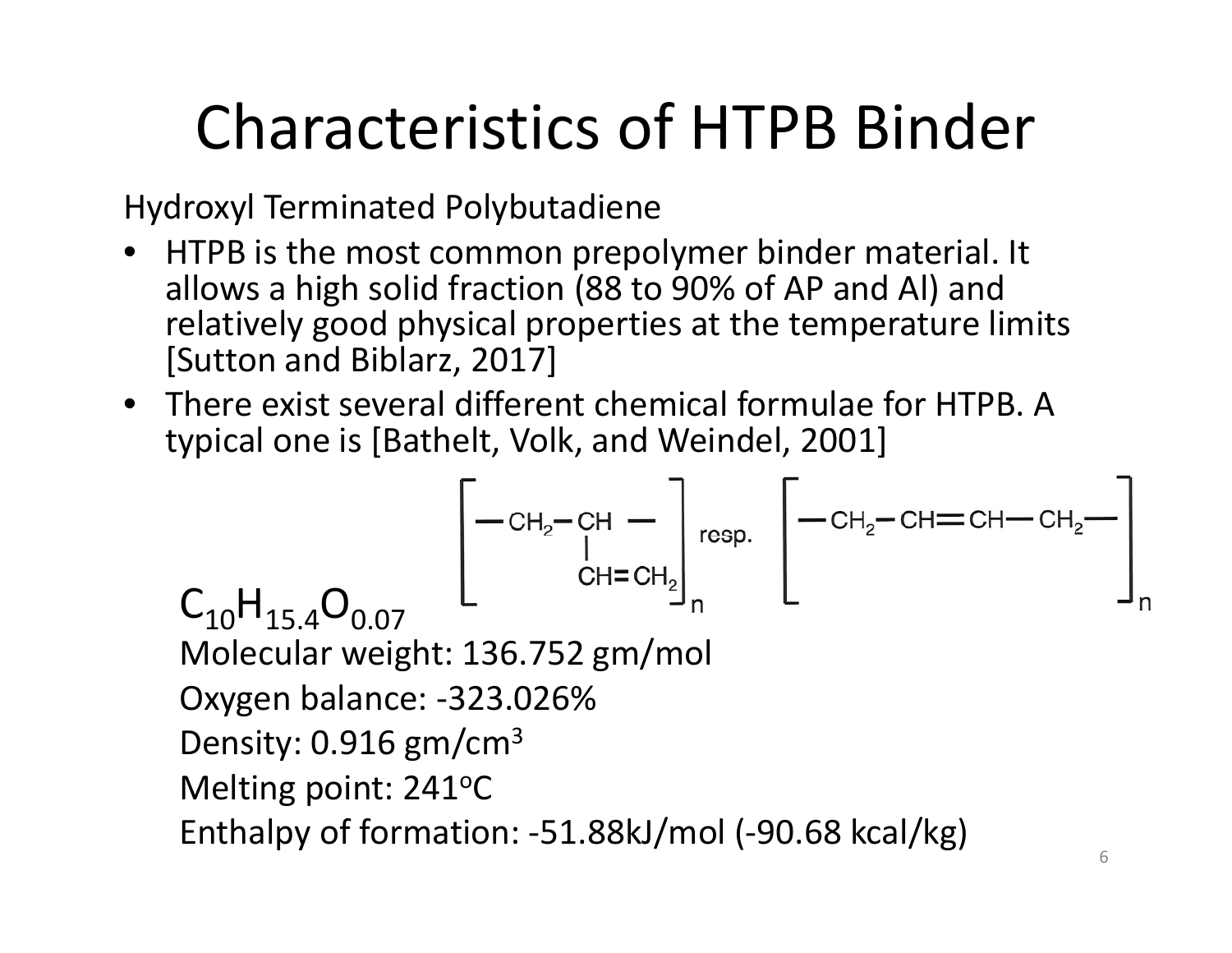# Some Properties of Fuel Binders

| <b>Binder</b>            | Chemical<br>Formula          | $\Delta H_f^{\ 0}$ a<br>(kJ/mol) | l <sub>glass</sub><br>(°C) | Oxygen<br><b>Balance</b><br>$\%$ <sup>b</sup> | Density<br>$\frac{kg}{m^3}$ | Impact<br>sensitivity<br>(Nm) |
|--------------------------|------------------------------|----------------------------------|----------------------------|-----------------------------------------------|-----------------------------|-------------------------------|
| <b>PLNd</b>              | $[C_5H_9NO_4]_n$             | $-334.7$                         | $-25c$                     | $-114.3$                                      | 1260                        | >9                            |
| PGN <sup>e</sup>         | $[C_3H_5NO_4]_n$             | $-284.5$                         | $-35d$                     | $-60.5$                                       | 1390-1450                   | $>20$                         |
| <b>HTPB</b>              | $[C_{10}H_{15.4}O_{0.07}]_n$ | $-51.9$                          | $-63$                      | $-323.8$                                      | 916                         | $>50$                         |
| <b>GAP</b>               | $[C_3H_5N_3O]_n$             | 117.2                            | $-50$                      | $-121.2$                                      | 1300                        | $16 - > 120$                  |
| <b>BAMO</b> <sup>f</sup> | $[C_5H_8N_6O]_n$             | 413.0                            | $-39$                      | $-123.8$                                      | 1300                        | $>20$                         |

<sup>a</sup> Values apply for n=1

<sup>b</sup>The oxygen balance is defined as the ratio of the mass of excess oxygen after complete conversion of the oxidizer into oxides(with the exception of nitrogen oxides) and the mass of the oxidizer

 $c$ By using suitable plasticizers, for PLN glass points as low as -63 $\degree$ C have been obtained dPLN: poly‐3‐nitratomethyl‐3‐ethyloxetane, POLYNIMMO, or PN

ePGN: Polyglycidyl nitrate

<sup>f</sup>BAMO: 3,3'-Bis(azido methyl) oxetane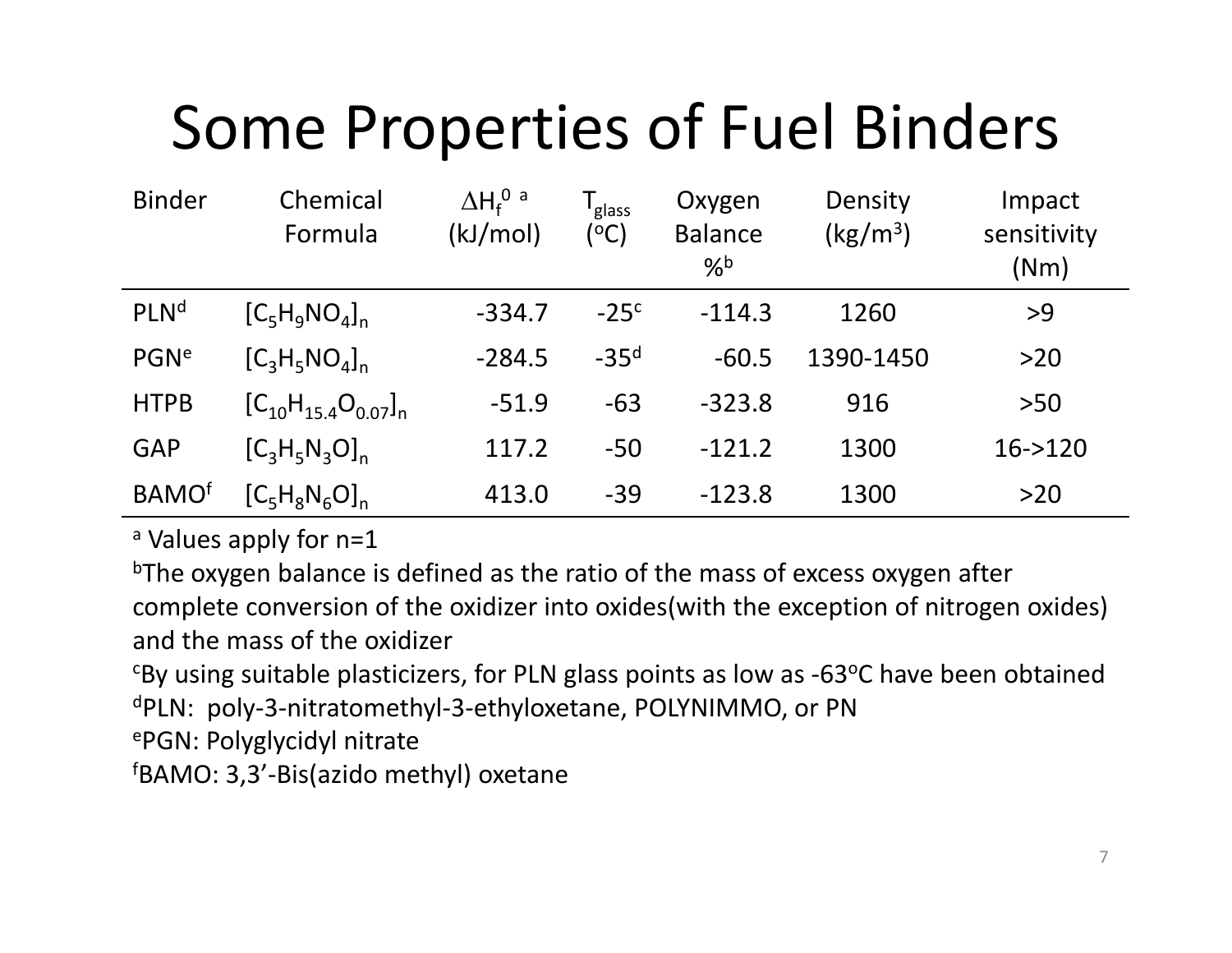#### Desired Properties of <sup>a</sup> Binder

- $\bullet$ • The binder must be in liquid form during the preliminary phase of the preparation of the intimate mixture of oxidizer and fuel ingredients, although its elements must have sufficiently low volatility characteristics to withstand the high vacuum used during the mixing of the slurry and the casting of the propellant into <sup>a</sup> particular grain shape
- $\bullet$ It must be chemically compatible with the oxidizer, which means that it will not cause even <sup>a</sup> slight temperature increase that may result in <sup>a</sup> exothermic reaction leading to any unwanted autoignition of the propellant
- $\bullet$ It must be capable of accepting very high solid loading ratios (up to 80% in volume). The mixing operation must remain feasible, and the resulting slurry must be easily cast into shapes that are often complex and include some very narrow regions.
- $\bullet$ The mechanical properties of the propellant depend strongly on the selected binder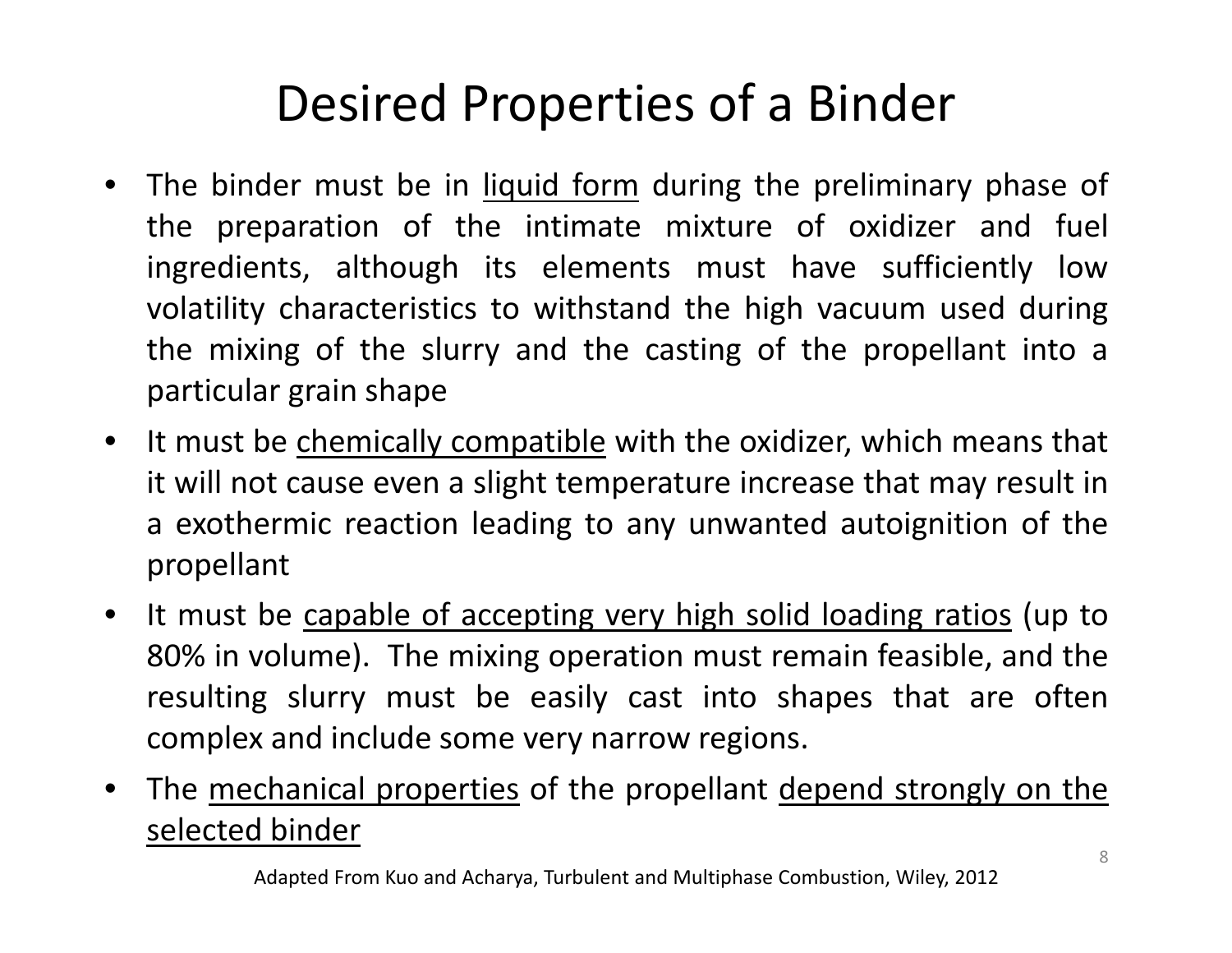#### Description of Curing and Cross Linking Agents

- $\bullet$ • A curing agent or cross linker causes the prepolymers to form longer chains of larger molecular mass and interlocks between chains. Even though these materials are present in small amounts (0.2 to 3%), <sup>a</sup> minor change in the percentage will have <sup>a</sup> major effect on the propellant physical properties, manufacturability, and aging.
- $\bullet$ A curing agent and/or cross-linker are used only with composite propellants. These ingredients cause the binder to solidify and become hard [Sutton and Biblarz, 2001].
- $\bullet$ The cross-linking agent in its most simple state could be a poly-functional molecule (frequently tri‐functional) with <sup>a</sup> low molecular weight, or <sup>a</sup> mixture of bi-functional and tri-functional molecules. This approach can ensure an average functionality (i.e., number of reactive functions, divided by the total number of molecules) greater than 2 for the whole cross‐linking system.
- $\bullet$ The bi-functional molecules are generally called chain extenders and their role is to increase the length of the chain of pre‐polymers
- $\bullet$  Chemical reaction occurs between the prepolymer and the cross‐linking agent after the polymer addition and the three‐dimensional links are created [Davenas, 1993] 9

Adapted From Kuo and Acharya, Turbulent and Multiphase Combustion, Wiley, 2012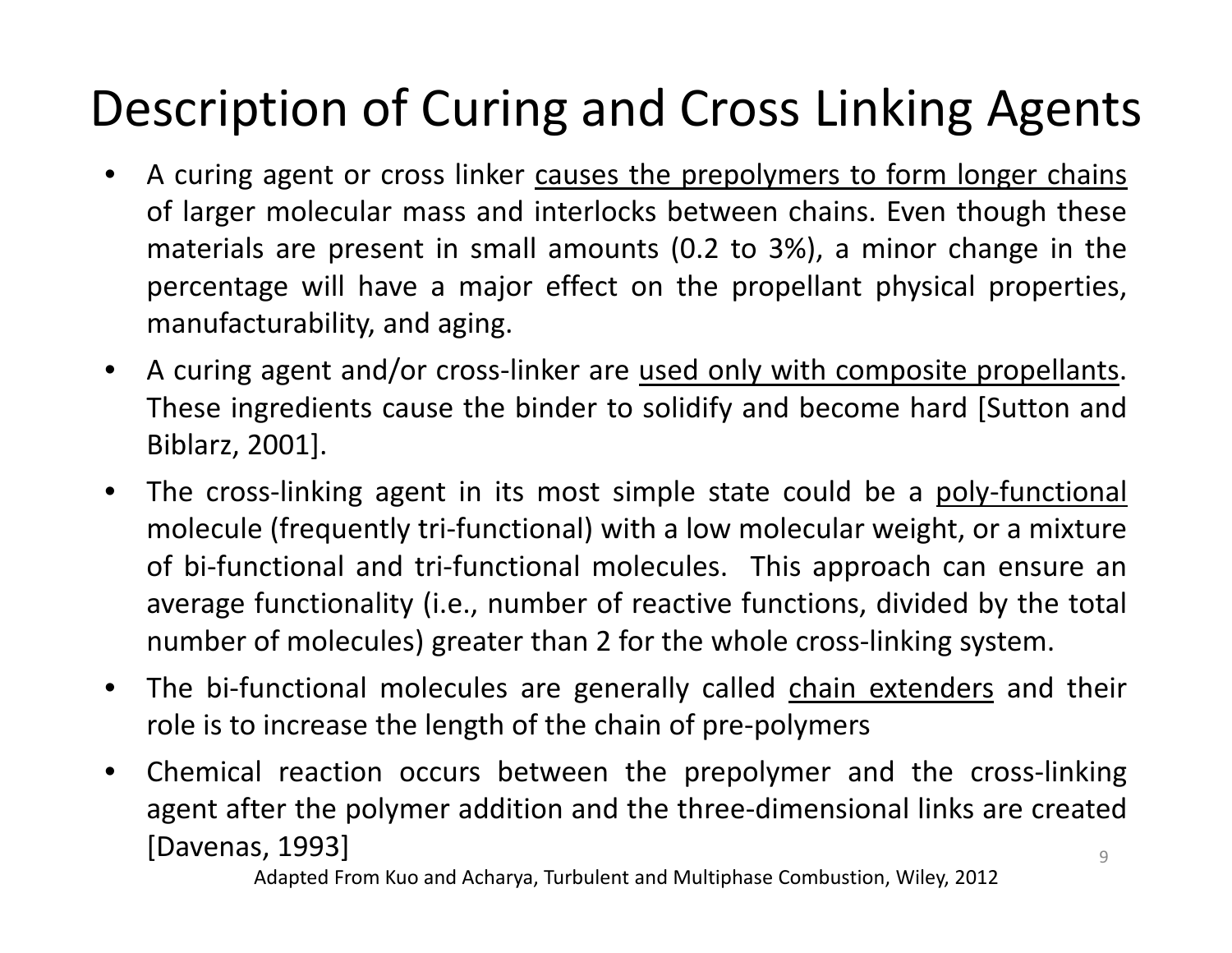An example of <sup>a</sup> curing agent is isophorone diisocyanate (IPDI)

 $\bullet$  **C**<sub>12</sub>**H**<sub>18</sub>**N**<sub>2</sub>**O**<sub>2</sub>

Molecular weight: 222.287 g/mol<br>Oxygen balance: -223.13% Density: 1.061 gm/cm<sup>3</sup><br>Enthalpy of formation:



10

‐372.00 kJ/mole (‐399.98 kcal/kg)

 $OH$  – (CH<sub>2</sub> – CH = CH – CH<sub>2</sub>)<sub>n</sub> – OH  $+$  **IPDI** Curative

R-45 M Polymer

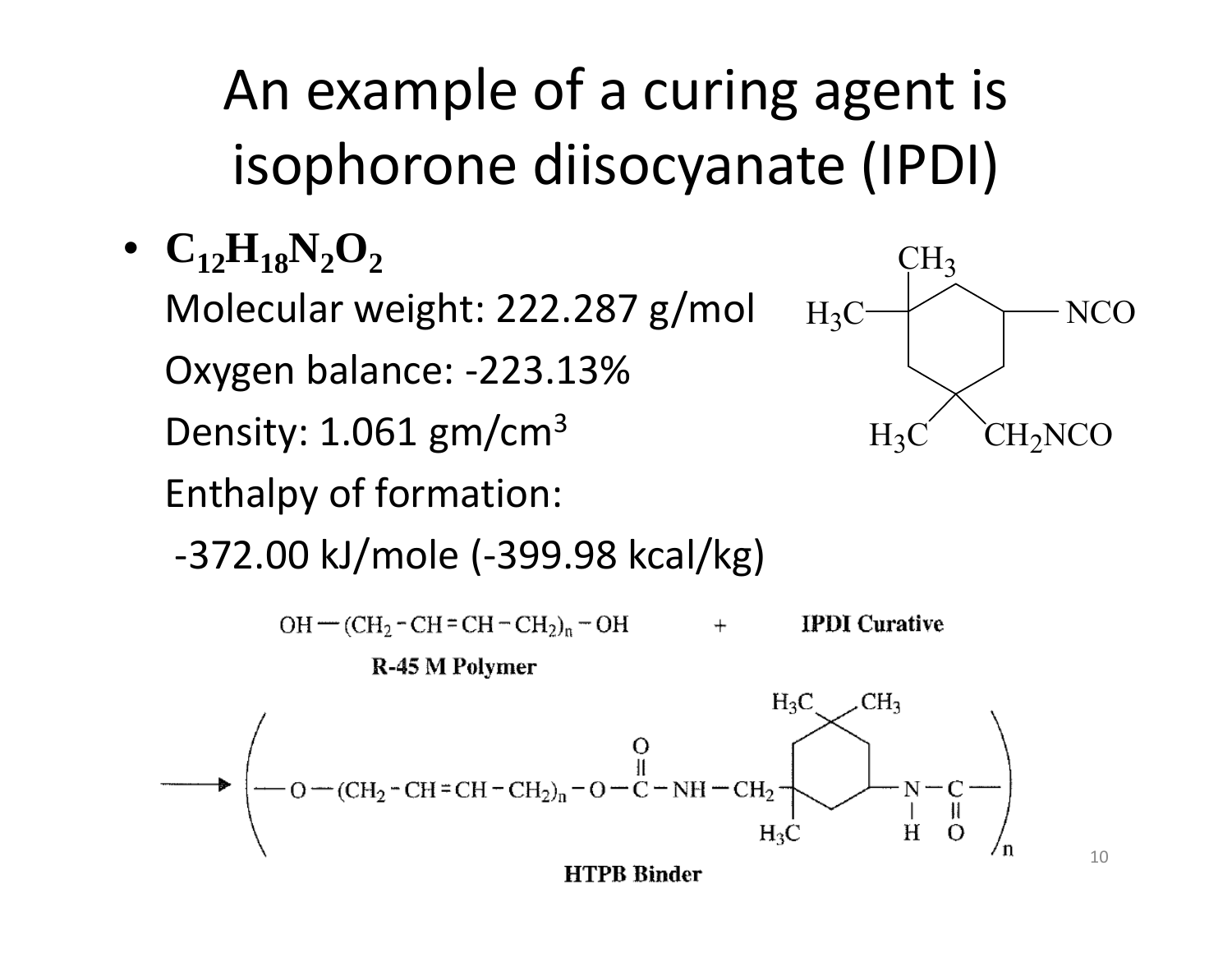#### Desired Properties of <sup>a</sup> Curing Agent/Crosslinker

- $\bullet$  After the slurry (mixed oxidizer and prepolymer) is in the casting mold, crosslinking must ensure its transformation into <sup>a</sup> solid through <sup>a</sup> chemical reaction obeying the following criteria [after Davenas, 1993]:
	- – $-$  It must be a polyaddition reaction. Any elimination reaction producing more or less volatile products would result in the creation of cracks or "bubbles" in the crosslinked material. It is extremely important that the mixing of the slurry is conducted under vacuum to eliminate the gas present in soluble form in the binder. Otherwise, upon heating during the curing process, the gases dissolved in the slurry may lead to bubble or crack formation in the propellant.
	- – $-$  This reaction must have on one hand a sufficiently slow cure kinetic rate to allow for the casting operations – this useful reaction time of several hours is also known as "pot-life" – and on the other hand must set sufficiently rapidly so as not to require lengthy crosslinking or curing times.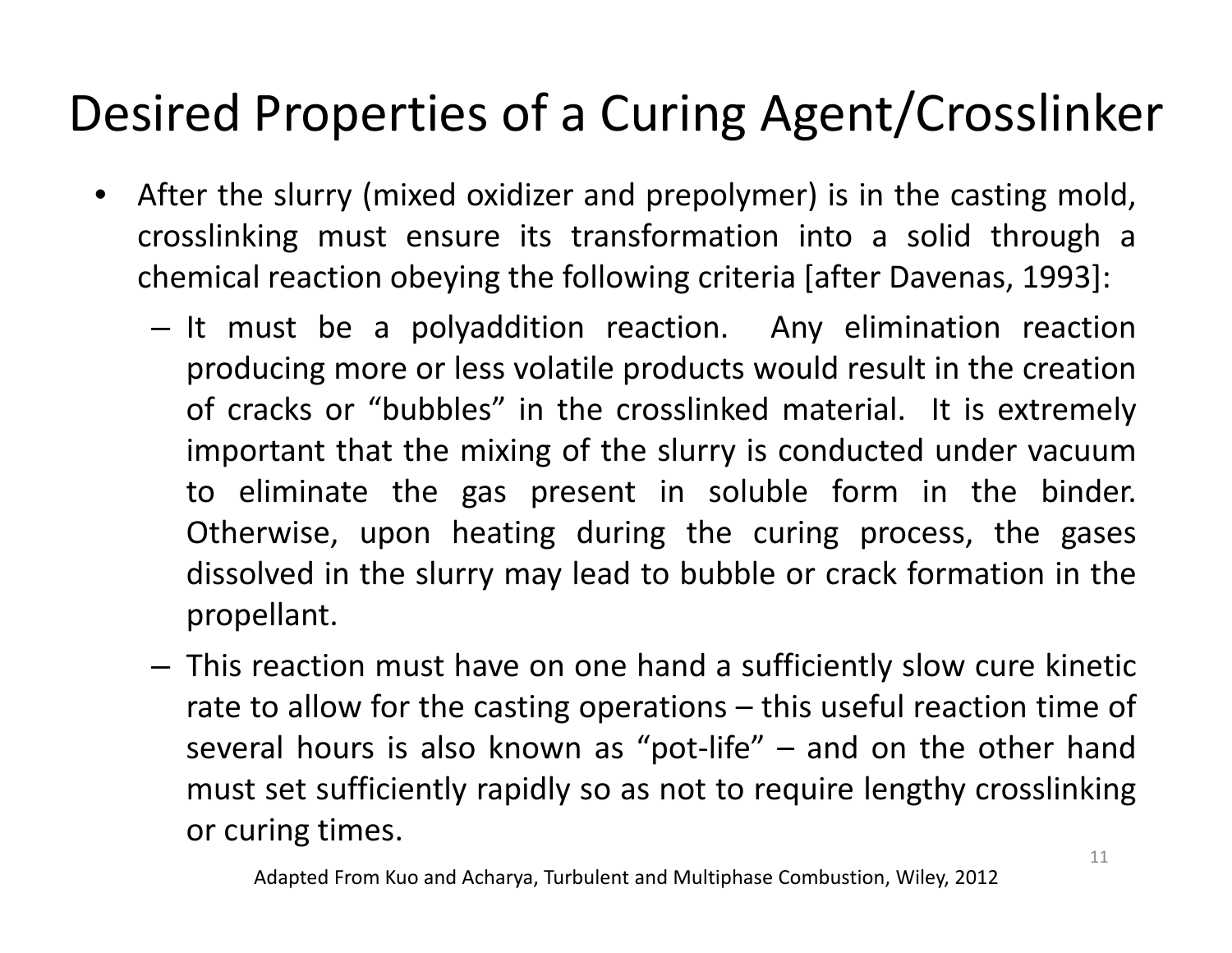#### Desired Properties of <sup>a</sup> Curing Agent/Crosslinker

- The curing temperature cannot be too high, so as to prevent severe mechanical loads in case-bonded propellants.
- $-$  It must also be athermic (heatless), or not very exothermic, to avoid the release of heat inside the propellant grain, resulting in an increase of temperature inside this material, which is <sup>a</sup> poor heat conductor. This temperature increase could lead to mechanical loading conditions, possibly leading to cracks and autoignition of the propellant.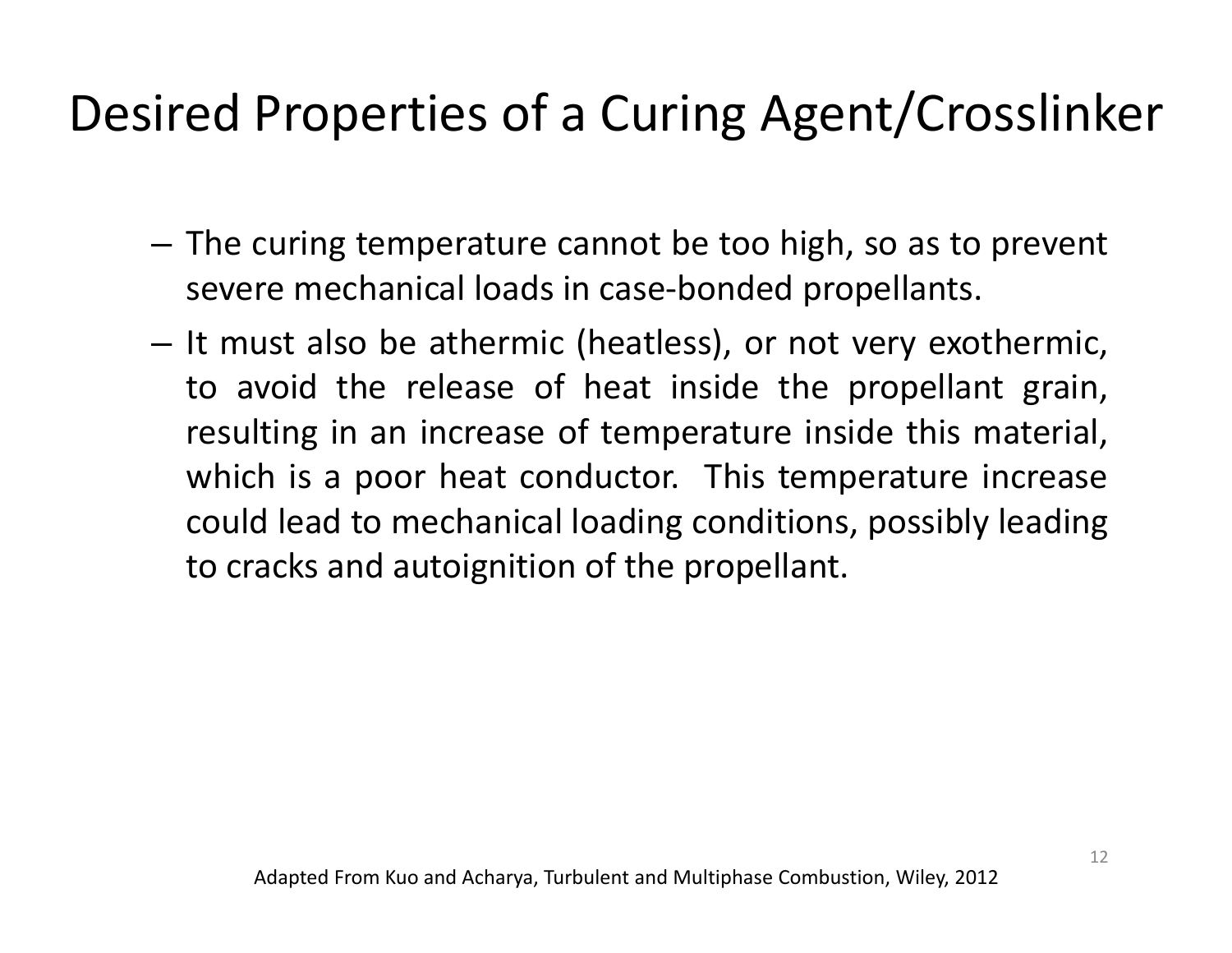#### Definition of Aging

- $\bullet$ Aging of solid propellants refers to the deterioration of their physical properties with time. It is caused by the *cumulative damage* done to the grain (such as by thermal cycling and load applications) during storage, handling, or transport. It can also be caused by chemical changes with time, such as the gradual depletion (evaporation) of certain liquid plasticizers or moisture absorption.
- $\bullet$  The ability to carry stress or to allow elongation in propellants diminishes with cumulative damage. The *aging limit* is the estimated time when the energetic material is no longer able to perform its operation reliably or safely. Depending on the propellant and the grain design, this age limit or motor life can be between 8 and 25 years [Sutton and Biblarz, 2001].
- $\bullet$ With small rocket motors, the aging limit is usually determined by full-scale motor firings at various time periods after manufacture, say 2 or 3 years. Accelerated temperature aging (more severe thermal cycles) and accelerated mechanical pulse loads and overstressing are often used to reduce the time needed for these tests [Sutton and Biblarz, 2001].
- $\bullet$ Rocket motor aging refers not only to the propellant, but also to other components such as: igniter pyrotechnic charge, initiator material, O‐rings and other organic material, and metals (corrosion). The matter of the state of the state of the state of the sta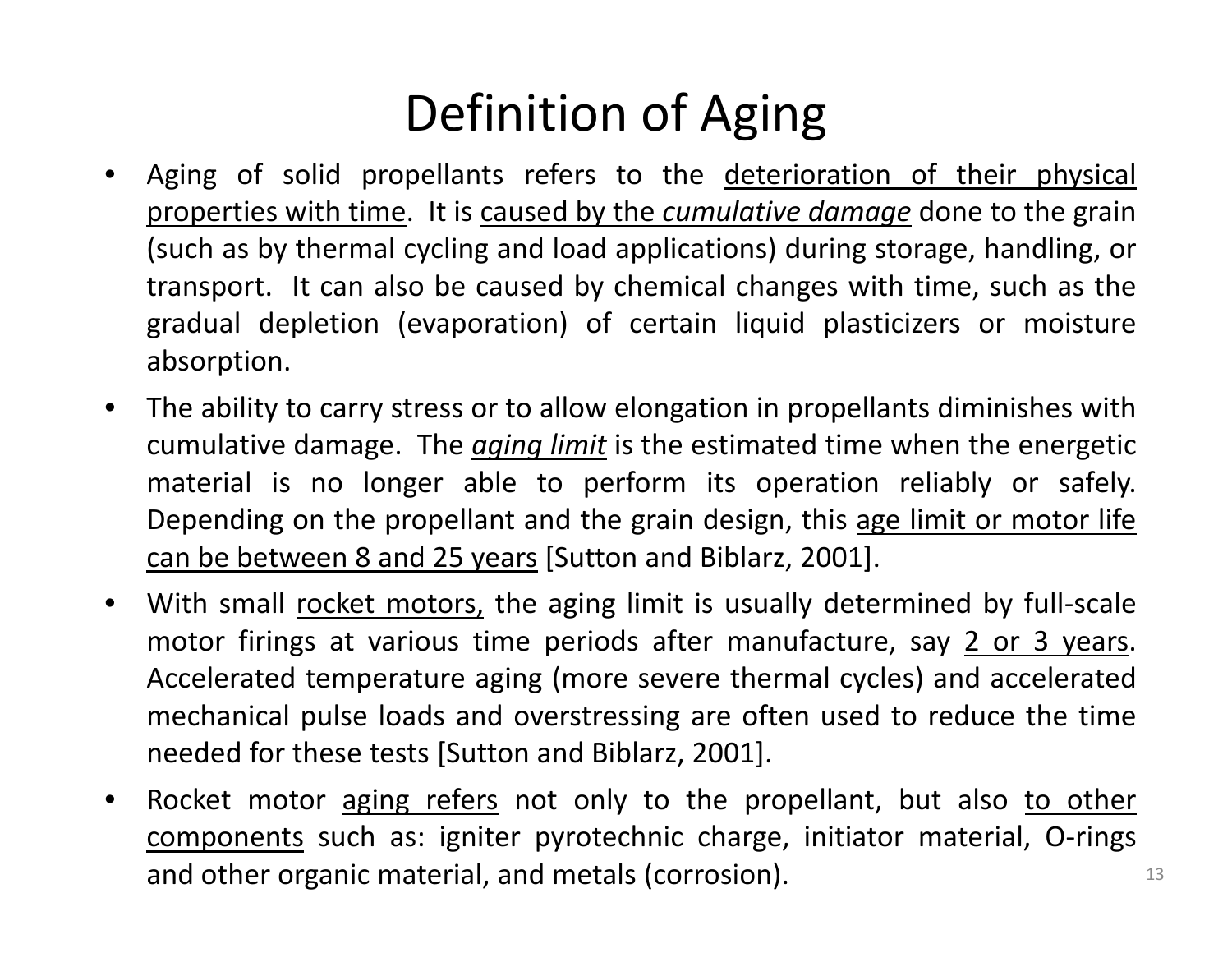#### Family Tree of Double‐Base and Composite Propellants with High‐Energy Cross‐Linked Propellants



After A. Devanas, Journal of Propulsion and Power, 19, 6, 2003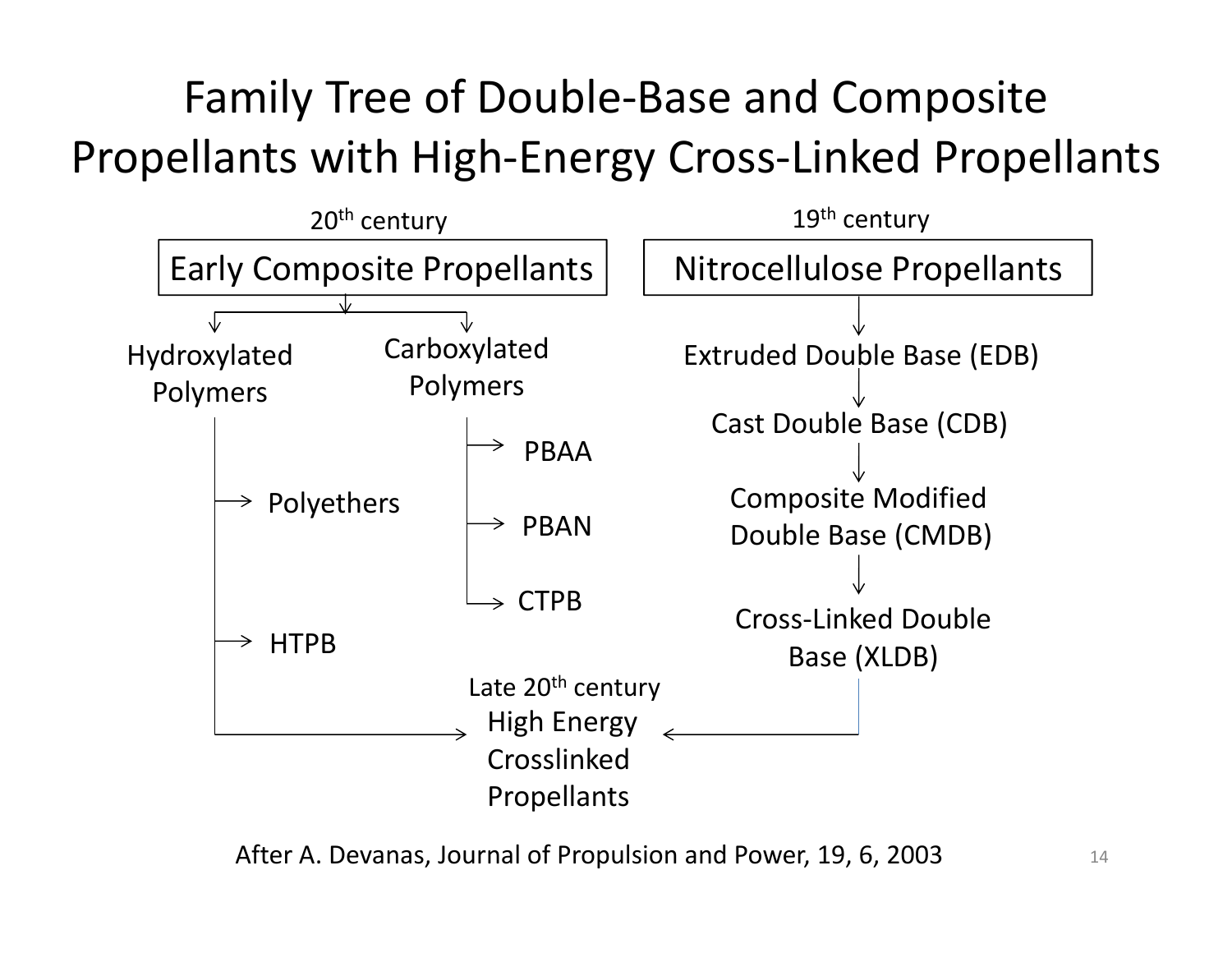# Six Families of Propellants are Commonly Manufactured

- 1. Extruded double base (**EDB**) are prepared by impregnation of NC with NG in a water medium to get a paste, followed by kneading with additives and carpet rolling at an elevated temperature. The final configuration is obtained by extrusion through a die.
- 2. Cast double base propellants (**CDB**) are similar to EDB and are obtained by casting a mixture of NG and inert plasticizer into a mold containing a NC ‐based powder with various additives additives. The casting solvent swells and dissolves the NC through curing. They have less size limitations and allow 3 ‐ D shapes.
- 3. Composite modified double base (**CMDB**) are derived from CDB by addition of energetic solids, and generally nitrogylcerine in the casting powder
- 4. Elastomeric modified double base (**EMCDB**) have better mechanical properties than CDB by modifications in the liquid casting solvent
- 5. Composite propellants are based on a nonenergetic polymeric binder and high levels of AP, and can contain aluminum
- 6. High energy propellants are sometimes called cross ‐linked double base (**XLDB**) even though there may not be any NC in binder. Production and physical behavior similar to composite propellants, but with a special preparation of energetic binder elements.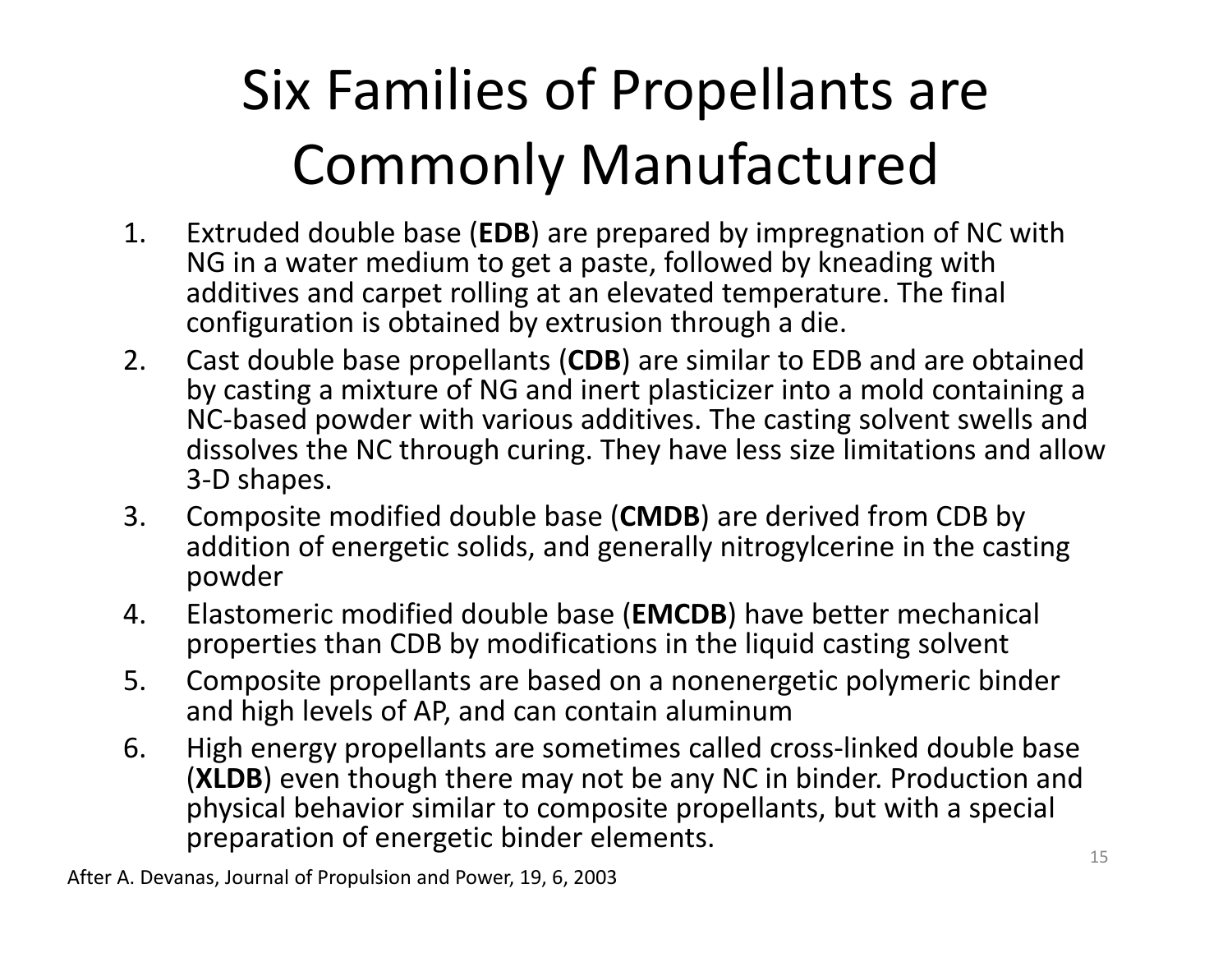# Propellant – Density Calculation [gm/cm3]



| Component Name |             | Mass Fraction $\rho$ , gm/cm <sup>3</sup> |                             |                                                 |  |
|----------------|-------------|-------------------------------------------|-----------------------------|-------------------------------------------------|--|
| $\mathbf 1$    | <b>HTPB</b> | 0.12                                      | 0.918                       | $P$ propellant                                  |  |
| $\overline{2}$ | AP          | 0.88                                      | 1.950                       | $= 1.718$ gm/cm <sup>3</sup>                    |  |
| Component Name |             | <b>Mass Fraction</b>                      | $\rho$ , gm/cm <sup>3</sup> |                                                 |  |
| $\mathbf 1$    | <b>HTPB</b> | 0.12                                      | 0.918                       |                                                 |  |
| $\overline{2}$ | <b>AP</b>   | 0.70                                      | 1.950                       | $P_{\text{propellant}} = 1.797 \text{ gm/cm}^3$ |  |
| $\overline{3}$ | Al          | 0.18                                      | 2.700                       |                                                 |  |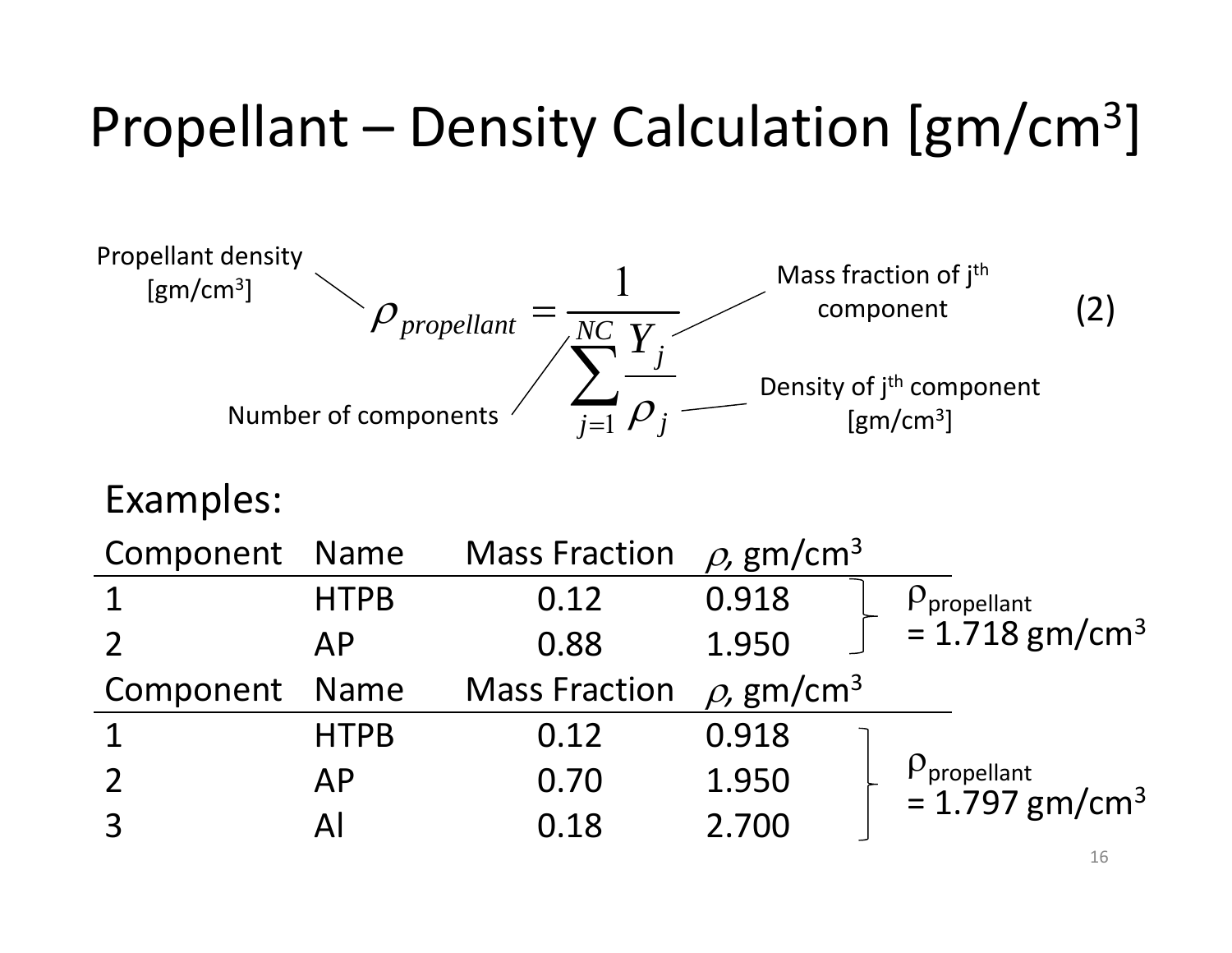# Propellant Mass Fraction,  $\Lambda$

 $\bullet~\,$  The propellant mass fraction,  $\Lambda$ , is a measure of motor design loading efficiency. It is usually defined as the ratio of the mass of initial propellant to the mass of the total rocket motor, where the total motor consists of the initial propellant plus motor inert components (motor case, nozzle assembly, etc.)

$$
\Lambda \equiv \frac{m_{\text{propellant}}}{m_{\text{rocket motor}}}\Big|_{t=0} \tag{3}
$$

 $\bullet$  $\bullet$  Solid propellant mass fractions vary from about 0.3 to 0.96. The lower values apply to auxiliary motors, gas generators, and very small motors and the high mass fractions with simple motors and particularly with upper stage motors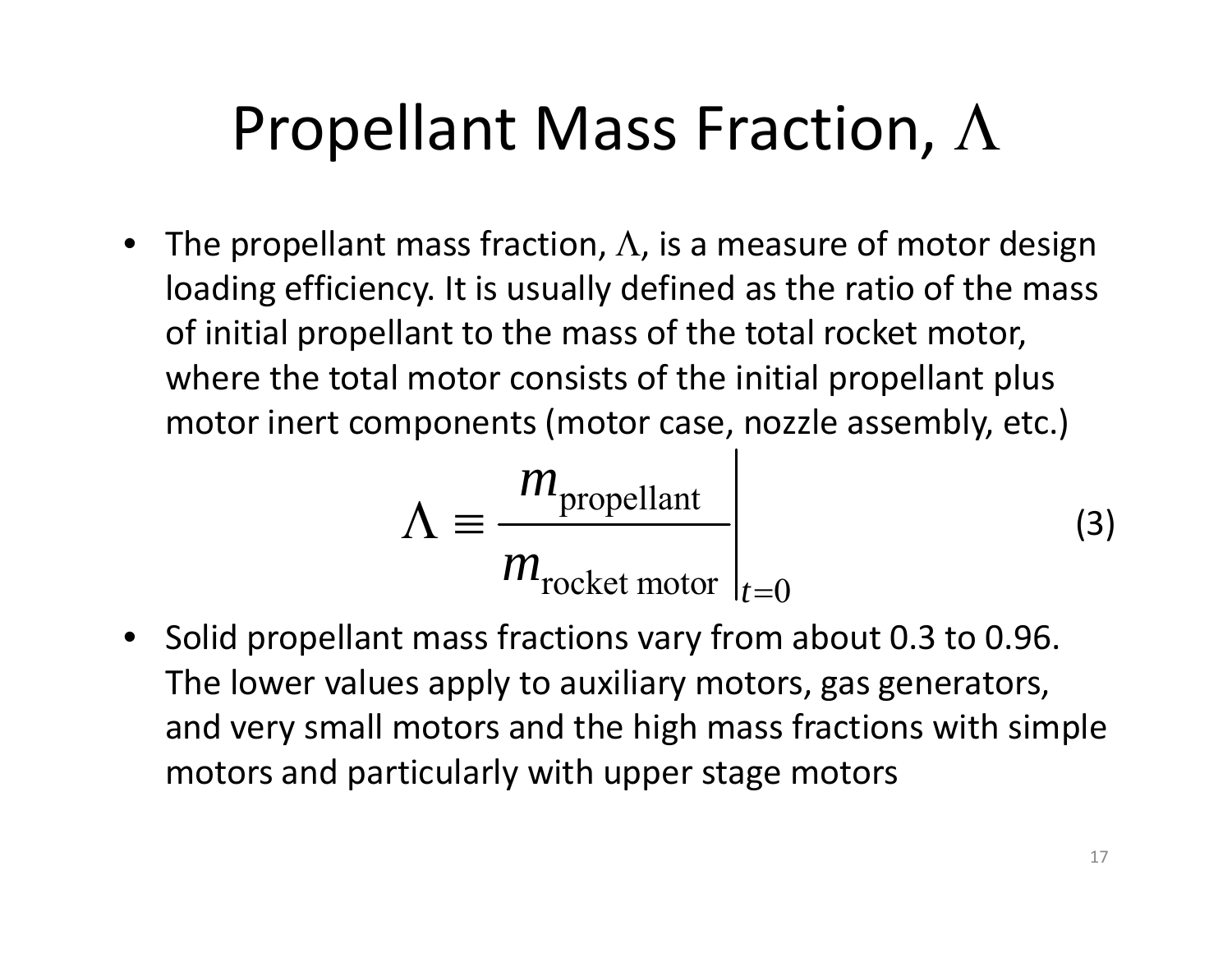#### Material Characteristics of Propellants

- • $\bullet$  The propellant is a rubber like material that is nearly incompressible. Usually, there are very few voids (<< 1%) in <sup>a</sup> properly made propellant. However, the propellant is easily damaged by applied tension and shear loads. These types of stress loads can cause damage due to "dewetting" of the adhesion between individual oxidizer particles and the binder material surrounding them. Under vacuum conditions, very small voids could exist next to the oxidizer particles. These voids could become larger with an increase of shear or tensile strains.
- • $\bullet$  The  $\frac{d\mathcal{L}}{dt}$  e propellant shows a nonlinear viscoelastic behavior  $\tau = f\left(\varepsilon, \frac{d\varepsilon}{dt}\right)$

$$
f\left(\varepsilon,\frac{d\varepsilon}{dt}\right)
$$

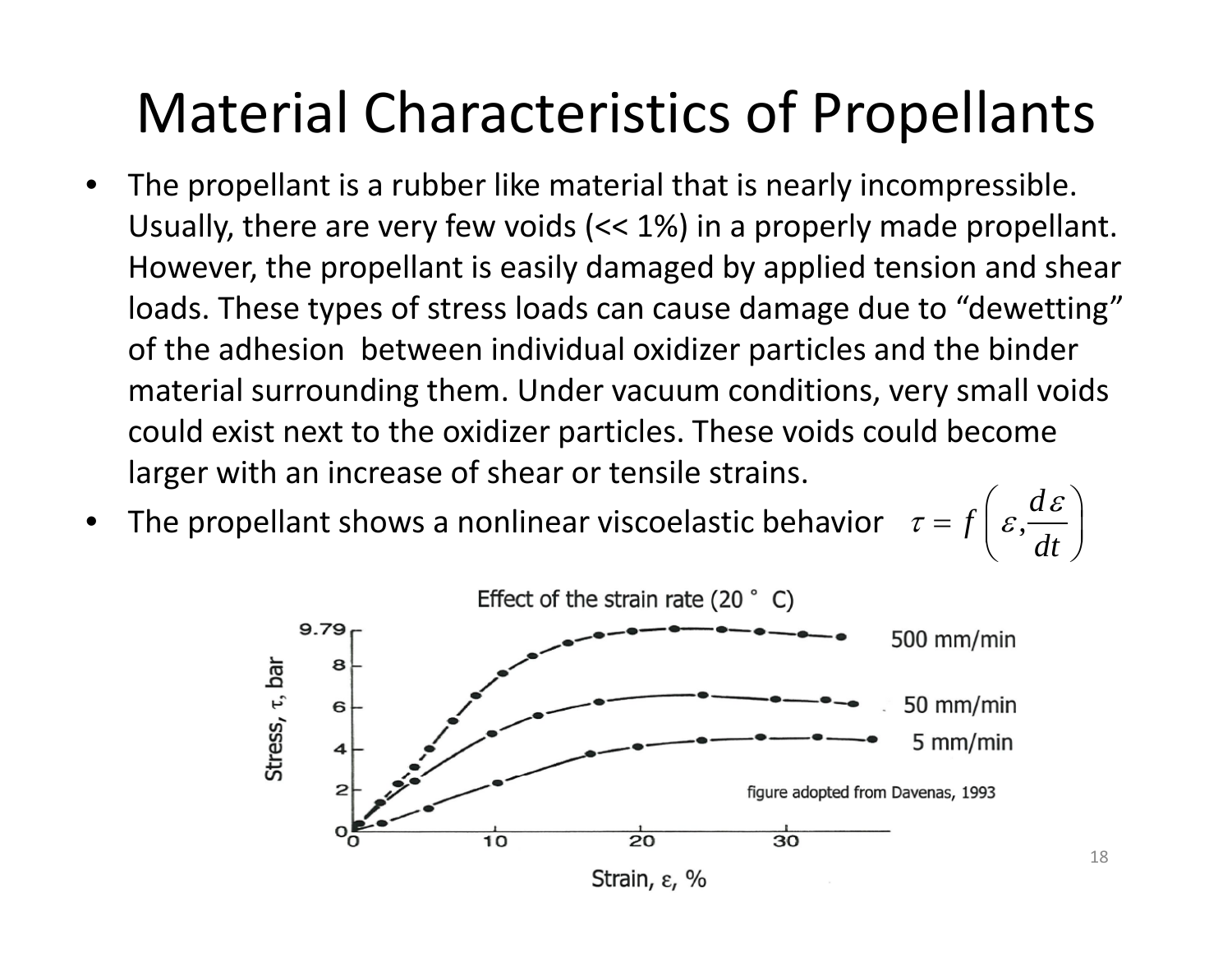# Material Characterization of Propellants (cont'd)

• The non‐linear mechanical behavior means that the stress response of the propellant depends on both the level of strain applied and the strain rate at which it is applied

$$
\tau = f\left(\varepsilon, \frac{d\varepsilon}{dt}\right) \tag{4}
$$

- $\bullet$  Also, the maximum stress and maximum elongation (or strain) diminish each time a significant load is applied. The material becomes weaker and suffers some damage with each loading cycle or thermal stress application [Sutton and Biblarz, 2017]
- The mechanical properties are also <sup>a</sup> function of the initial temperature of the propellant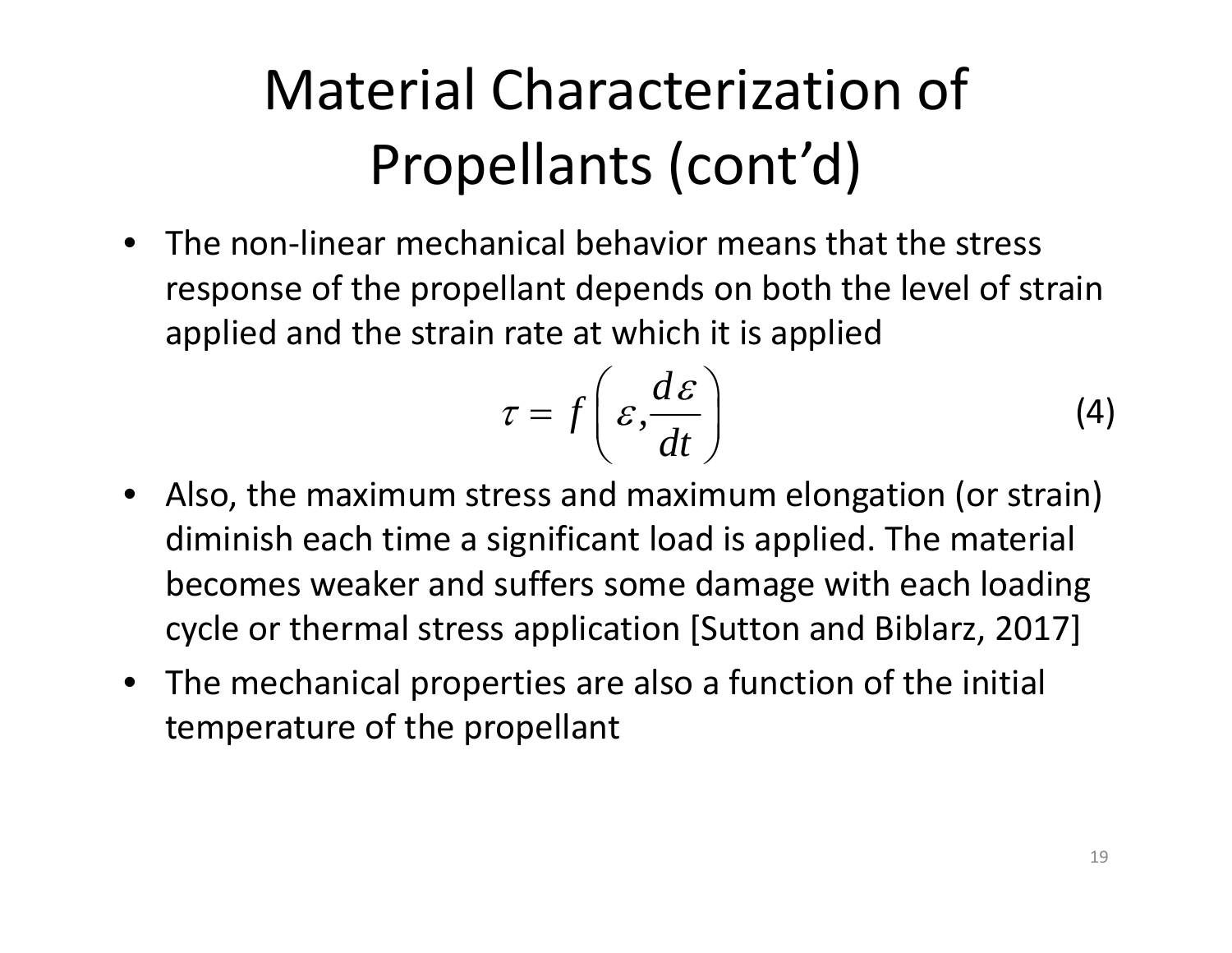## Surface Temperature Measurement of Solid Propellants

•● For a steady-state burning solid propellant, the temperature profile can be given as:



Adapted From Kubota, 2012, and Kuo and Acharya, Turbulent and Multiphase Combustion, Wiley, 2012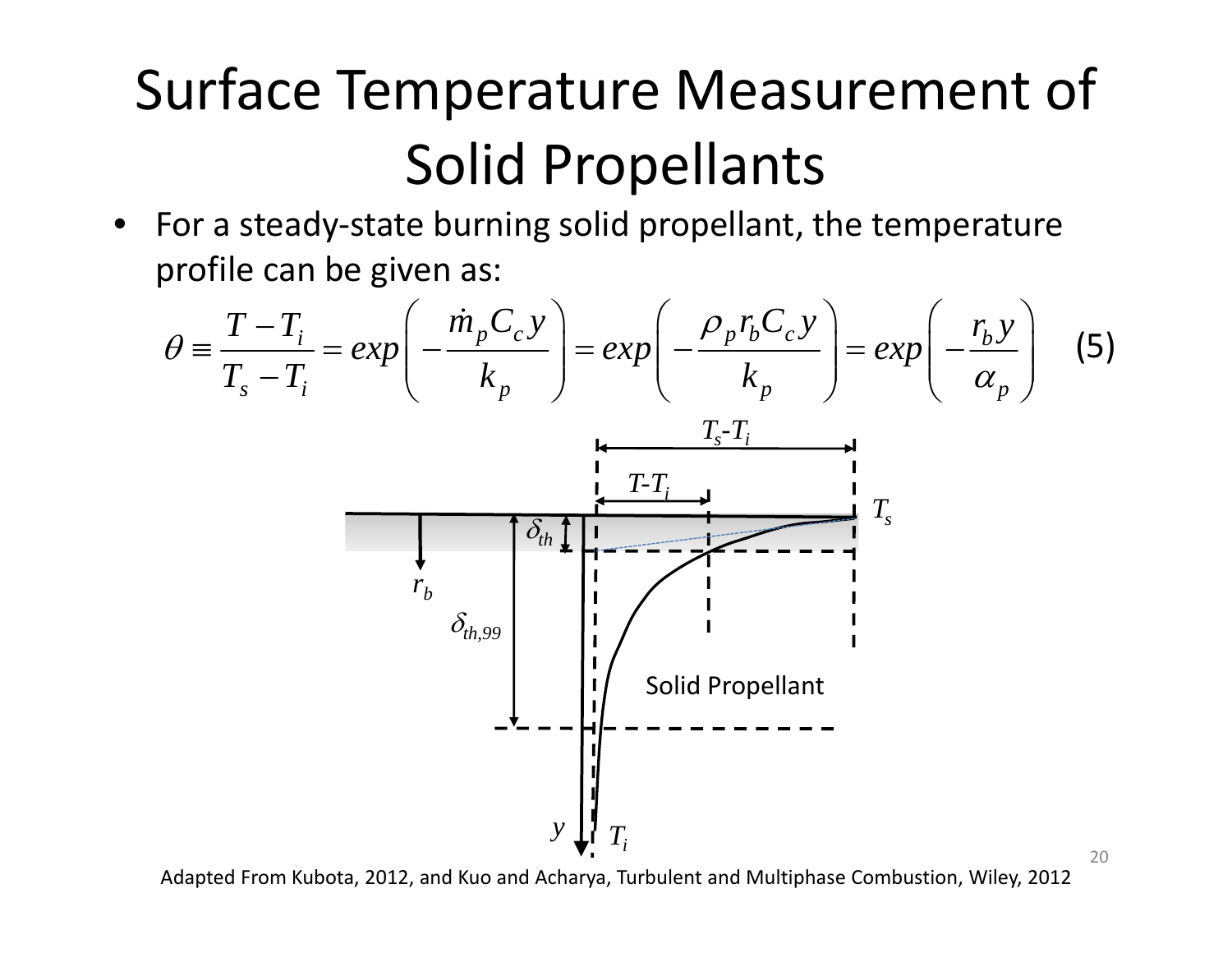## Surface Temperature Measurement of Solid Propellants cont'd

• The thermal wave thickness can be defined as:

$$
\delta_{th} = \alpha_p / r_b \tag{6}
$$

which represents <sup>a</sup> depth at which the tangent line to the temperature profile (at  $y=0$ ) intersects with<br>the initial temperature profile and is the depth in th the initial temperature profile and is the depth in the solid where  $\theta$ = 0.368

• Another definition for the thermal wave thickness  $\delta_{th, 99}$  can be defined as the depth in the solid where  $\theta$  = 0.01. Usually

$$
\delta_{th,99} = 4.605 \delta_{th} \tag{7}
$$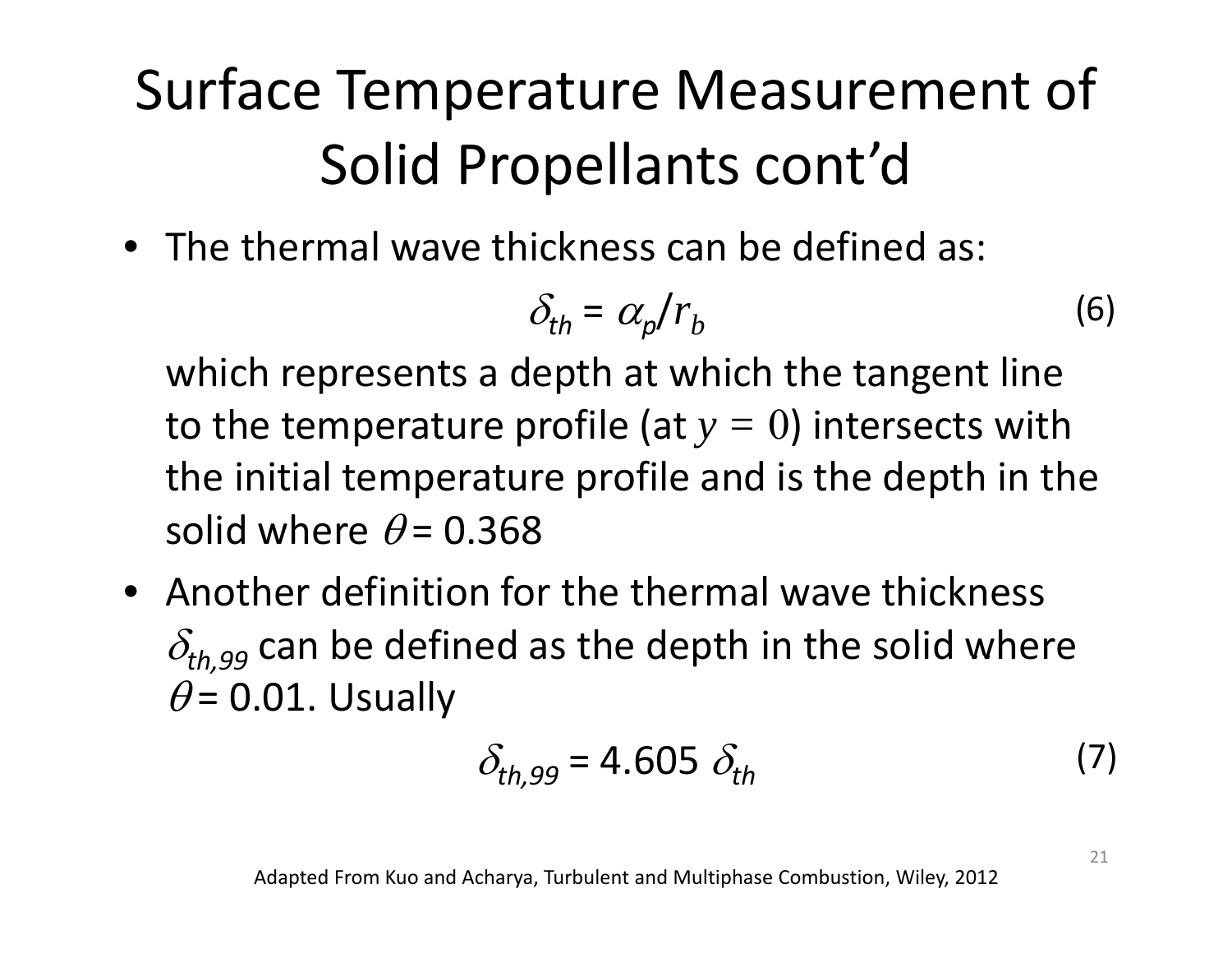# Surface Temperature Measurement of Solid Propellants (cont'd)

- The sub-surface temperature profile of a burning propellant can be measured using a fine ‐wire thermocouple embedded in a propellant strand specimen.
- In or der to achieve a lower measurement error, the thermocouple size must be much smaller than the thermal wave thickness.
- This means that the thermocouple bead size (or thickness) should be smaller than 0.2 $\alpha_{p}$ / $r_{b}$ , where  $\alpha_p$  is the propellant thermal diffusivity and  $r_b$  the burning rate.
- For example, a typical propellant has  $\alpha_p = 1.8$  x<br>10<sup>-3</sup> cm<sup>2</sup>/s and if  $r_k = 1$  cm/s then 0.2 $\alpha_p / r_k = 3.6$ <sup>-3</sup> cm<sup>2</sup>/s and if  $r_b$  = 1 cm/s then 0.2 $\alpha_p^f/r_b$  $\mu$ m, while  $\delta_{\scriptscriptstyle th, 99}$  = 8 = 3.6  $= 83 \mu m.$  22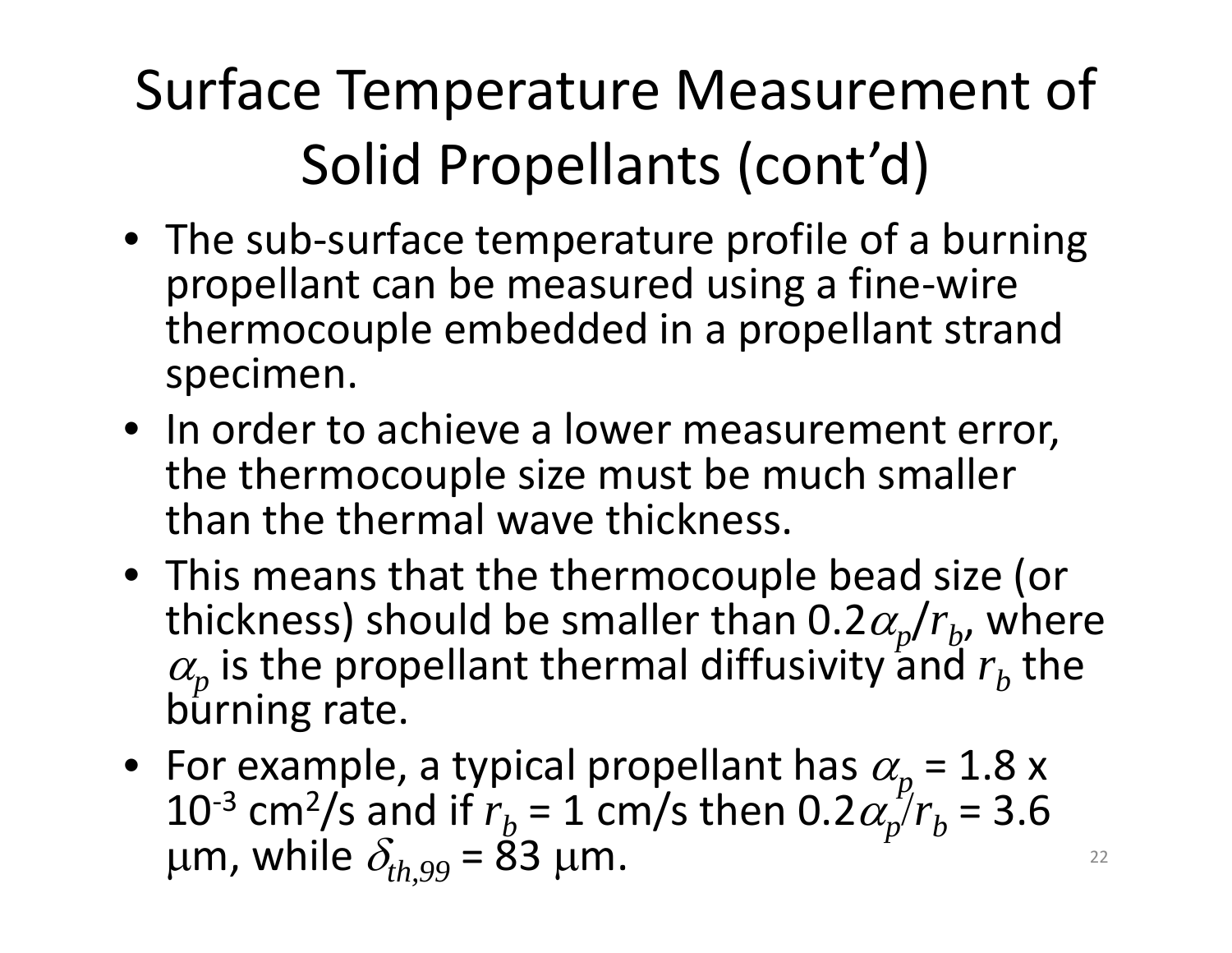# Thermal Wave Thickness  $\delta_{th}$



$$
\frac{dT}{dy} = -\frac{T_S - T_i}{\alpha_p / r_b} \exp\left(-\frac{r_b y}{\alpha_p}\right) \Longrightarrow \frac{dT}{dy}\Big|_{y=0} = -\frac{T_S - T_i}{\alpha_p / r_b} = \frac{T_S - T_i}{\delta_{th, tangent}} \Longrightarrow \delta_{th} \equiv \delta_{th, tangent}
$$

23

$$
\delta_{th} = \frac{\alpha_p}{r_b}
$$
 and  $\delta_{th, 99\%} = 4.6 \frac{\alpha_p}{r_b}$   
Adapted From Kuo and Acharya, Turbulent and Multiphase Combustion, Wiley, 2012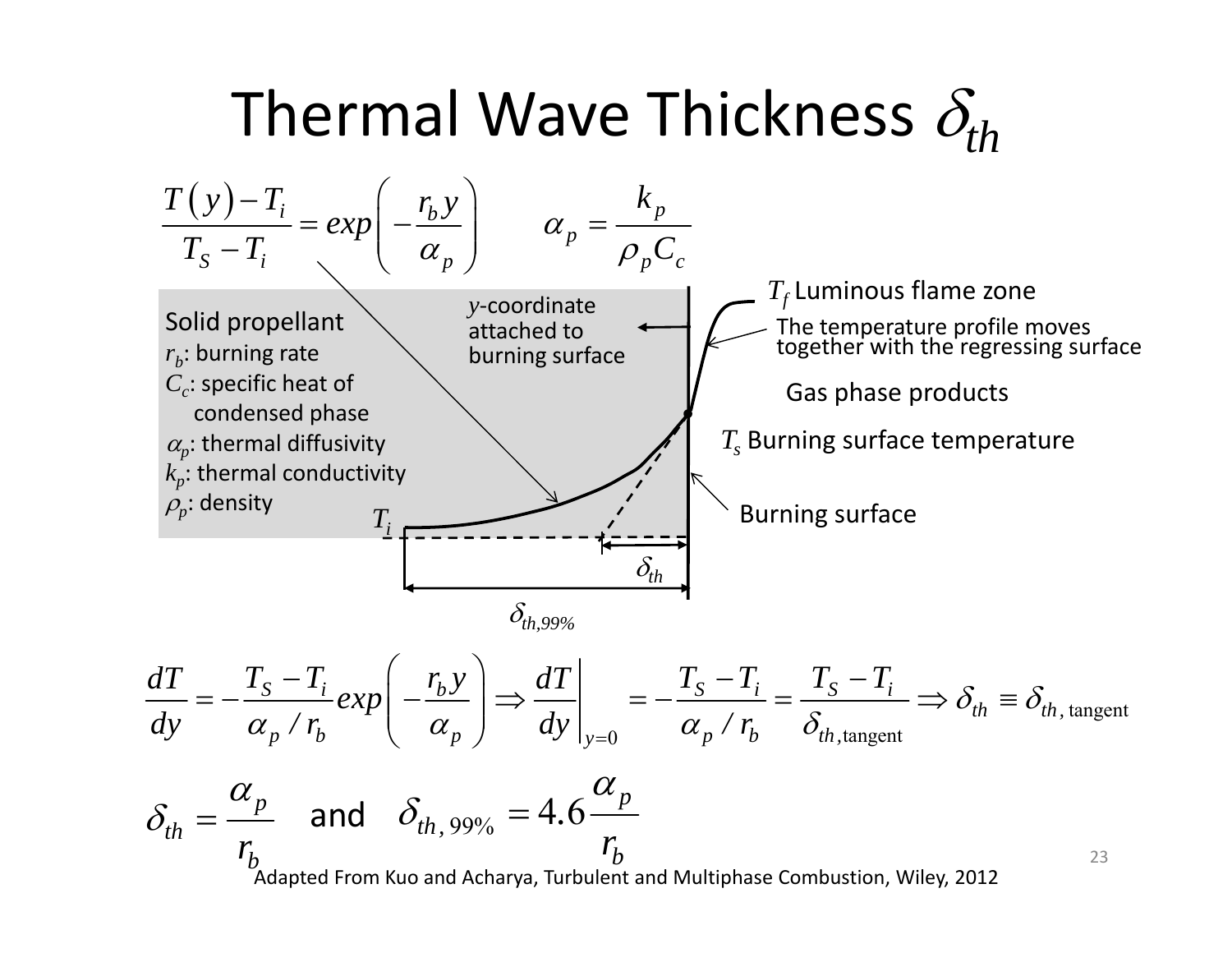# Example of thermal wave thickness in a composite propellant

$$
\rho_p = 1700 \text{ kg/m}^3
$$
  
\n
$$
C_c = 1465 \text{ J/kg-K}
$$
  
\n
$$
k_p = 0.21 \text{ W/m-K}
$$
  
\n
$$
r_b = 1 \text{ cm/s}
$$
  
\nThus, the thermocouple size should be 1 – 2 µm thick

- Typical ammonium perchlorate (AP) particles range in size from 40  $\mu$ m to 200  $\mu$ m
- $\bullet$   $\delta_{\rm th}$  is on the same order as AP particle size
- This implies that the heat transfer process in AP composite propellants is essentially 3 ‐ D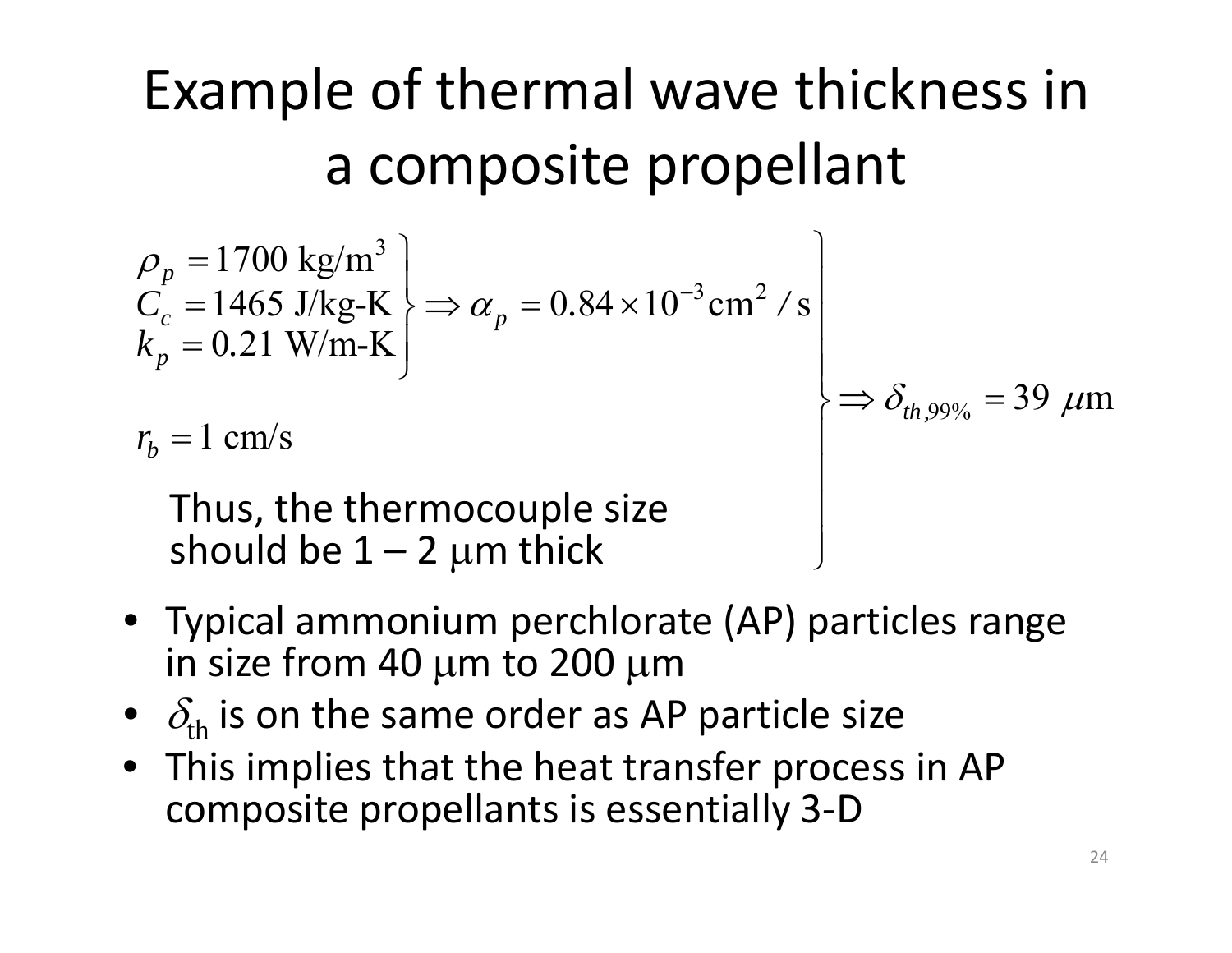# A Method for Inserting <sup>a</sup> Flat‐Bead Thermocouple into Propellant Strand



- • Usually, an S‐type of thermocouple (TC) made of Platinum (Pt) and Pt with 20% Rhodium (Rh) can be used for sub‐surface temperature measurement in <sup>a</sup> propellant strand
- $\bullet$  For higher temperatures, <sup>a</sup> D‐type of TC made of Tungsten (W) and Rhenium (Re) can be used, which can measure temperatures as high as 2593 K $\sim$  25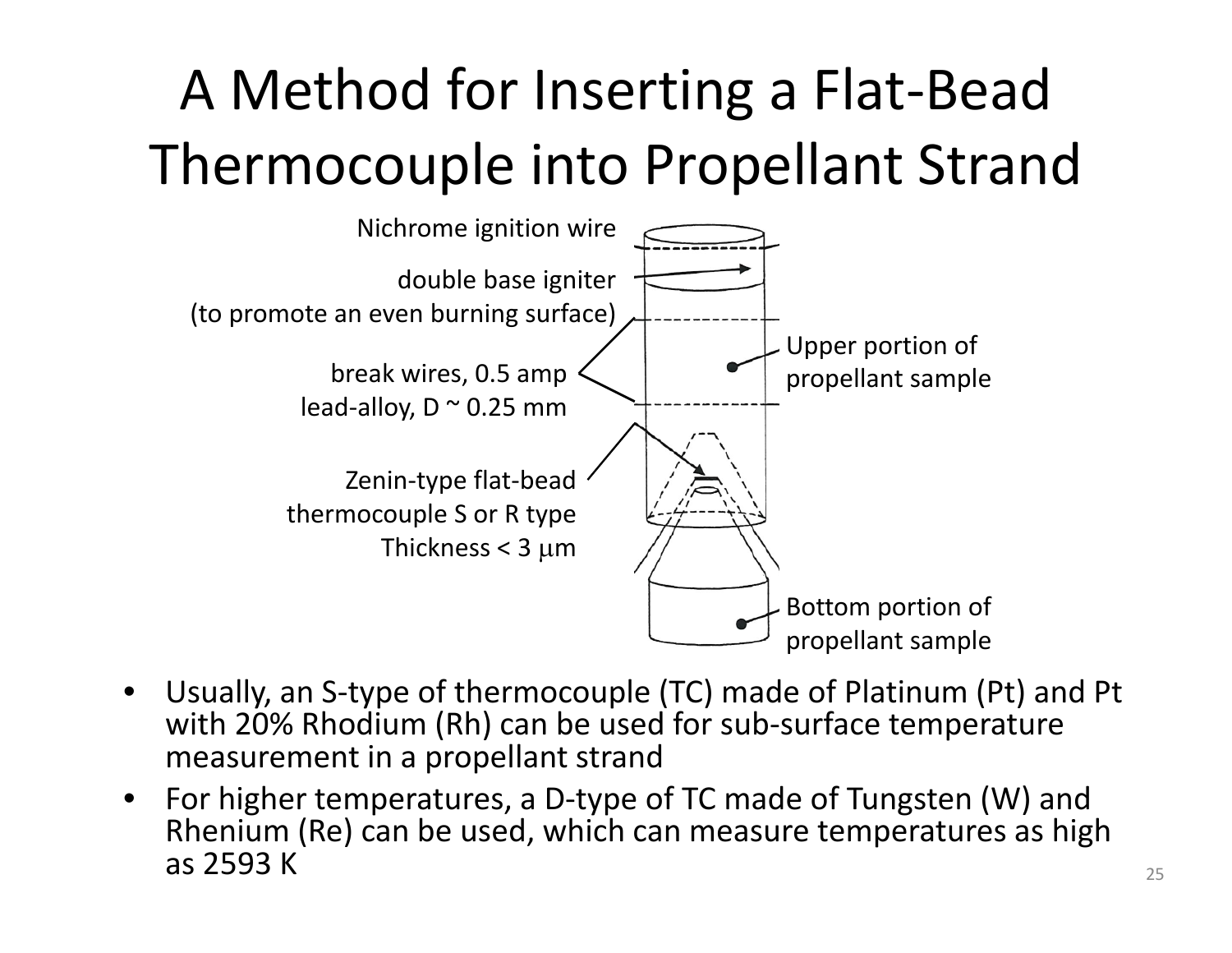## Thermocouple trace for <sup>a</sup> HTPB solid fuel grain burning with  $O<sub>2</sub>$



- The thermal wave thickness is several hundred μ<sup>m</sup> at <sup>a</sup> regression rate of  $0.45$  mm/s
- At the interface, the energy balance can be written as:

$$
k_p \frac{dT}{dx}\bigg|_{0^-} = k_g \frac{dT}{dx}\bigg|_{0^+} + \rho_p r_b Q_s \quad (8)
$$

where  $\mathcal{Q}_s$  = net heat release at the surface

- • The slope change at the surface varies depending upon the magnitude of net energy release per unit surface area
- If  $\rho_p r_b Q_s$  term is high enough then the slope of temperature profile in the gas phase could be less steep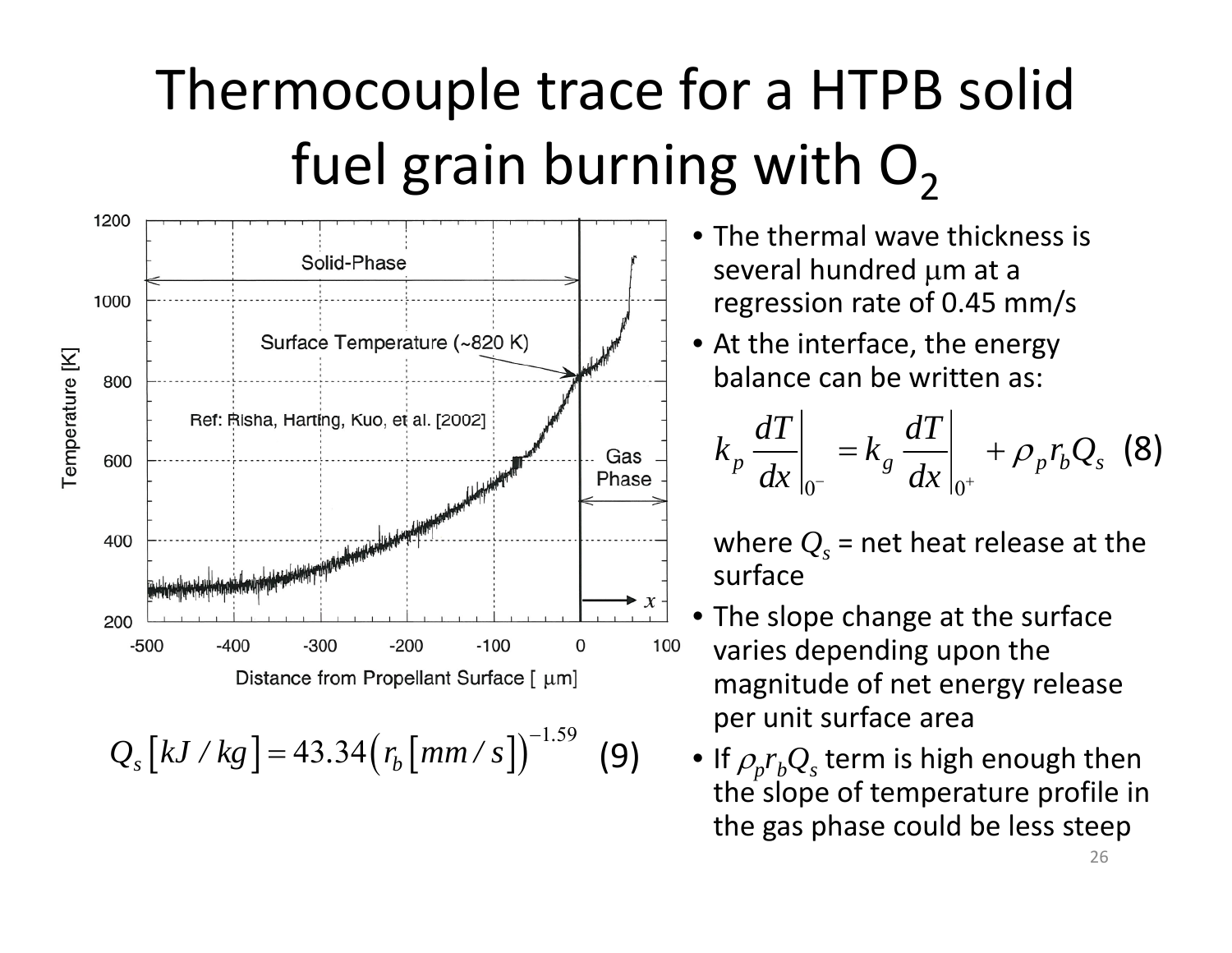### Surface Temperature Measurement of Solid Propellants (cont'd)

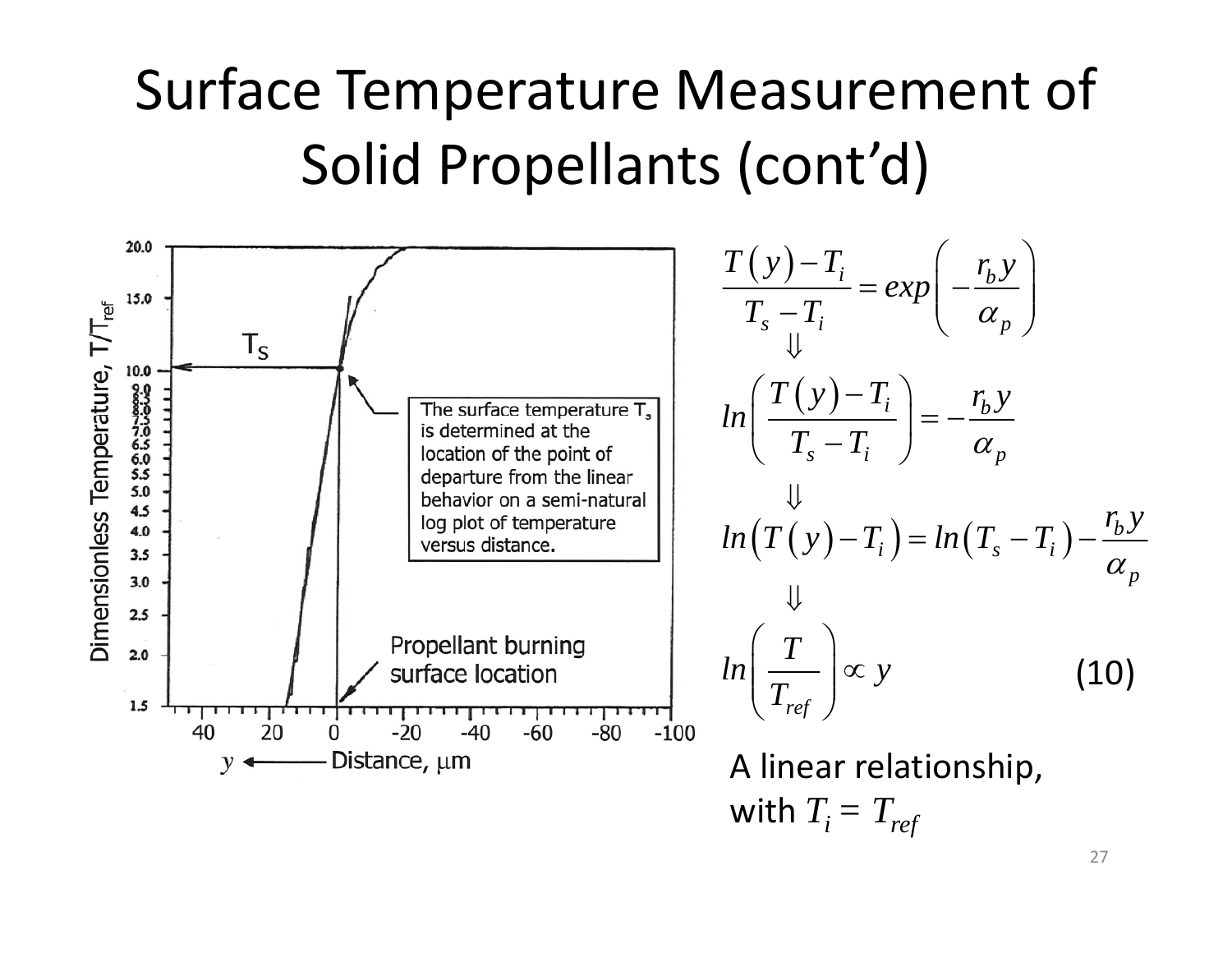#### Thermal Diffusivity,  $\alpha$  – Definition [m<sup>2</sup>/s]

- $\bullet$  The ratio of the thermal conductivity to the product of density and heat capacity is an important property termed the thermal diffusivity  $\alpha$ , which has units of m<sup>2</sup>/s
- $\bullet$  $\bullet$  It measures the ability of a material to conduct thermal energy relative to its ability to store thermal energy. Materials of large  $\alpha$ will respond quickly to changes in their thermal environment, while materials of small  $\alpha$  will respond more slowly to reach a new equilibrium condition.

 $\alpha = \frac{k}{\alpha - k}$  *k* – thermal conductivity,  $\rho$  – density, *C* – specific heat (11) *C* ρ  $\alpha = \frac{k}{\rho C}$   $k$  – thermal conductivity,  $\rho$  – density,  $C$  – specific heat (11)<br>
hermal properties of several materials are listed below:<br>  $\rho$ [kg/m<sup>3</sup>]  $C$  [J/kg-K]  $k$  [W/m-K]  $\alpha$  [m<sup>2</sup>/s]<br>
Al 2024 2770 875 177 73

- $\rho$  [kg/m<sup>3</sup>]  $C$  [J/kg-K]  $k$  [W/m-K]  $\alpha$  [m<sup>2</sup>/s] 2024 2770 875 177 73Stainless steel AISI 3028055 480 15 3.91Composite propellant 1700 1400 0.4 0.17JA2 propellant  $1570$   $1342$   $0.278$   $0.132$   $^{28}$
- •Thermal properties of several materials are listed below: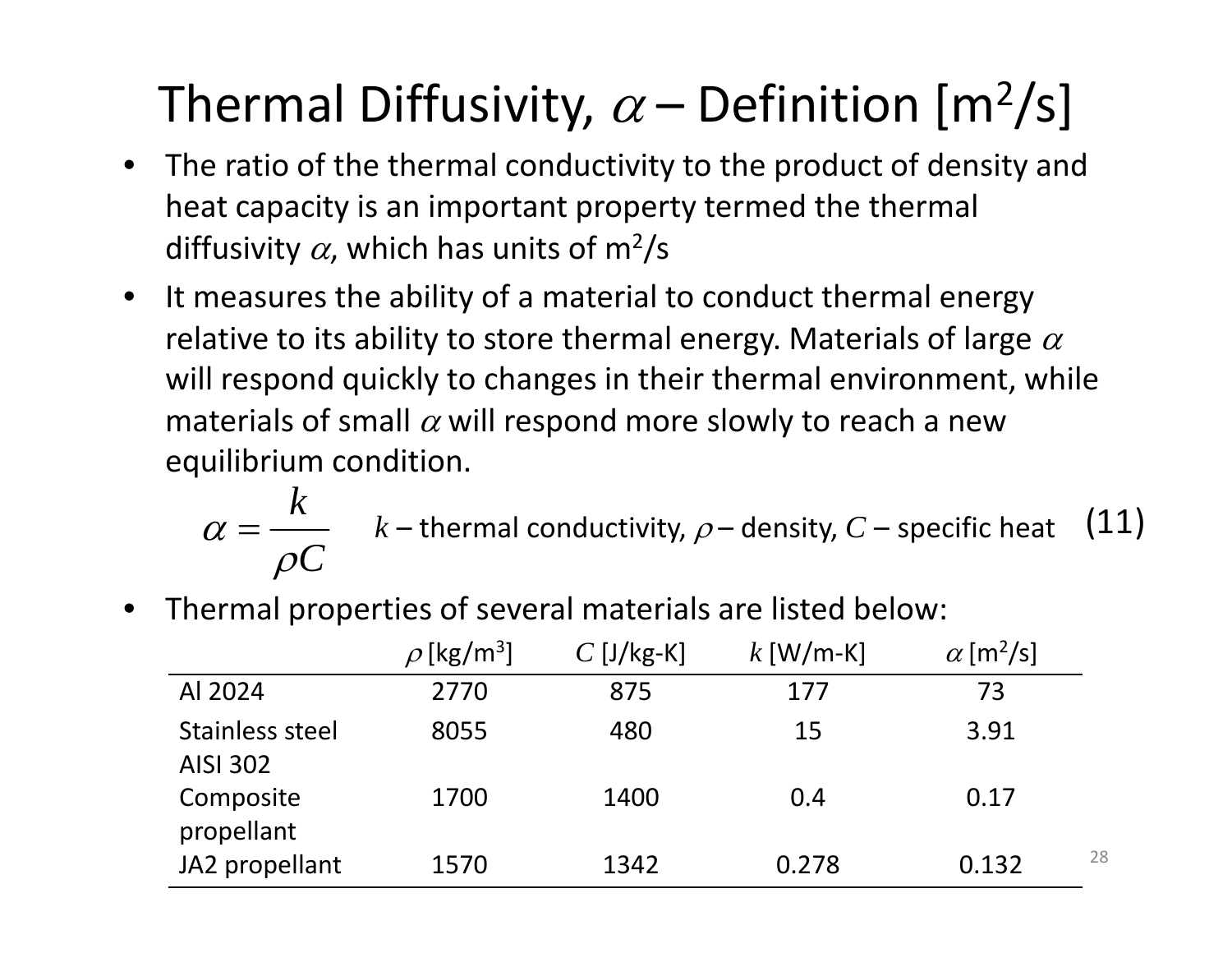# Energy Flux Balance at Interface



 $x$  (coordinate moving with burning surface)

- $C_c$  = condensed phase specific  $k_p$  = propellant thermal heat*,*  $r_{b}$  = propellant burning rate
- *T* <sup>=</sup> temperature
- $\mathcal{Q}_s$  = heat of reaction at the surface per unit mass,
- $k_p$  = propellant thermal conductivity,
- $k_g$  = gas thermal conductivity, and
- $\rho_p$  = propellant density

Adapted From Kuo and Acharya, Turbulent and Multiphase Combustion, Wiley, 2012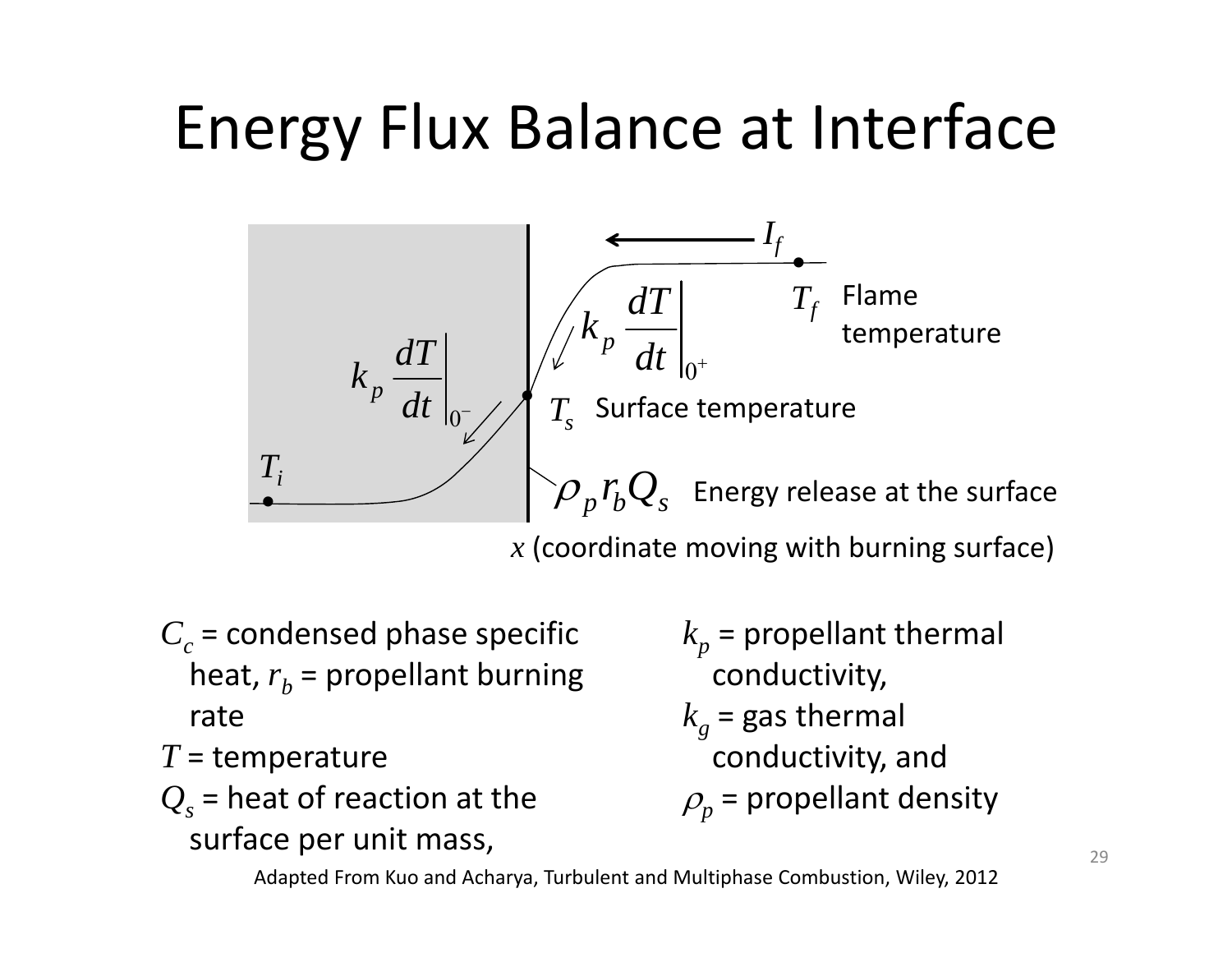# Energy Flux Balance at Interface

• Energy flux balance at the propellant surface can be expressed as:



•• If there are no subsurface reactions, then:

$$
k_p \left[ \frac{dT}{dx} \right]_{0^-} = \rho_p r_b C_c \left( T_s - T_i \right) \tag{13}
$$

 $\bullet$   $\;$  Assuming that  $I_f$  is very small in the flux balance equation and utilizing the above relationship, we have:

$$
k_g \left[ \frac{dT}{dx} \right]_{0^+} = \rho_p r_b \left[ C_c \left( T_s - T_i \right) - Q_s \right]
$$
 (14)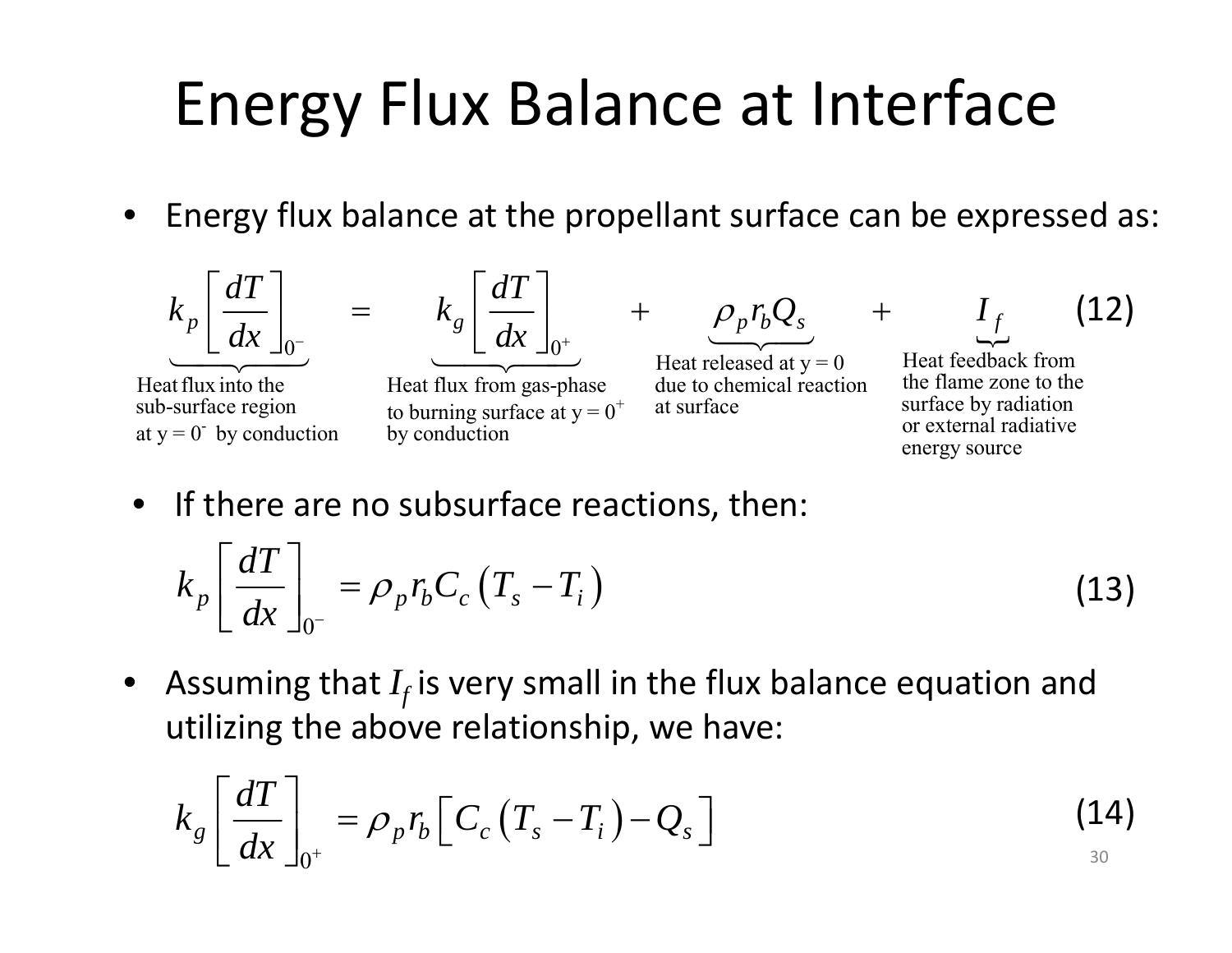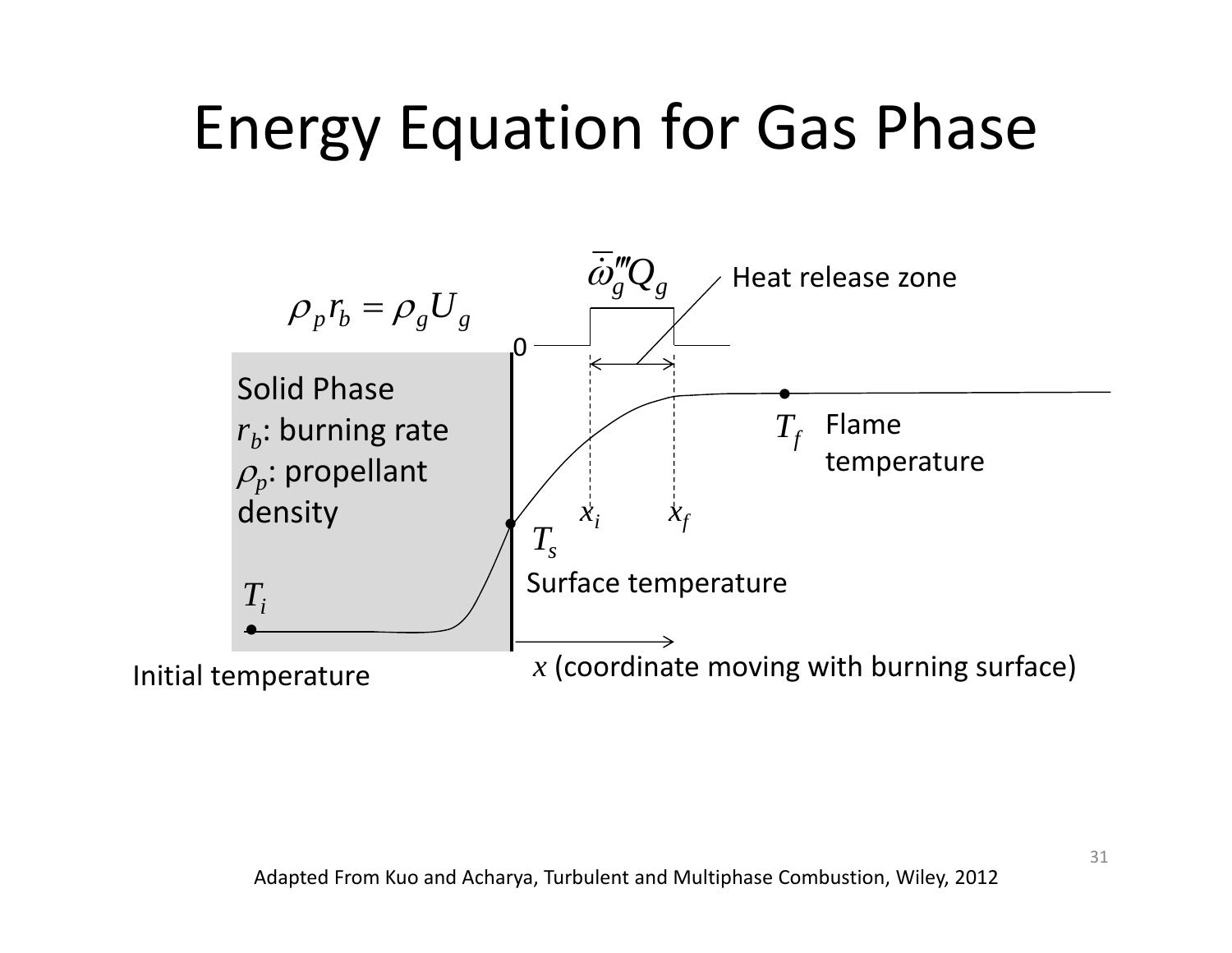• The 1-D gas-phase energy equation is:

$$
\frac{d}{dx}\left(k_g\frac{dT}{dx}\right)-\rho_g U_g C_{pg}\frac{dT}{dx}+\dot{\omega}_g'''Q_g=0
$$
\n(15)

- $\bullet$  If  $k_{_g}$  and  $C_{pg}$  are independent of temperature  $d^2T$  *dT* 2  $k_g \frac{d^2L}{dx^2} - \rho_g U_g C_{pg} \frac{dL}{dx} + \dot{\omega}_g^m Q_g = 0$ (16)
- Assuming  $\phi_{g}'''Q_{g}$  is constant starting from  $x_{i}$  to  $x_{f}$  and zero elsewhere, we can integrate the above equation as follows:

$$
k_g \left[\frac{dT}{dx}\right]_{0^+} = Q_g \int_0^\infty exp\left(-\frac{\rho_g U_g C_{pg}}{k_g} x\right) \dot{\omega}_g^m dx \tag{17}
$$

provided

$$
\dot{\omega}_g'''Q_g = \begin{cases} 0 & 0 < x < x_i \\ \overline{\dot{\omega}}_g'''Q_g & x_i < x < x_f \\ 0 & x_f < x < \infty \end{cases} \tag{32}
$$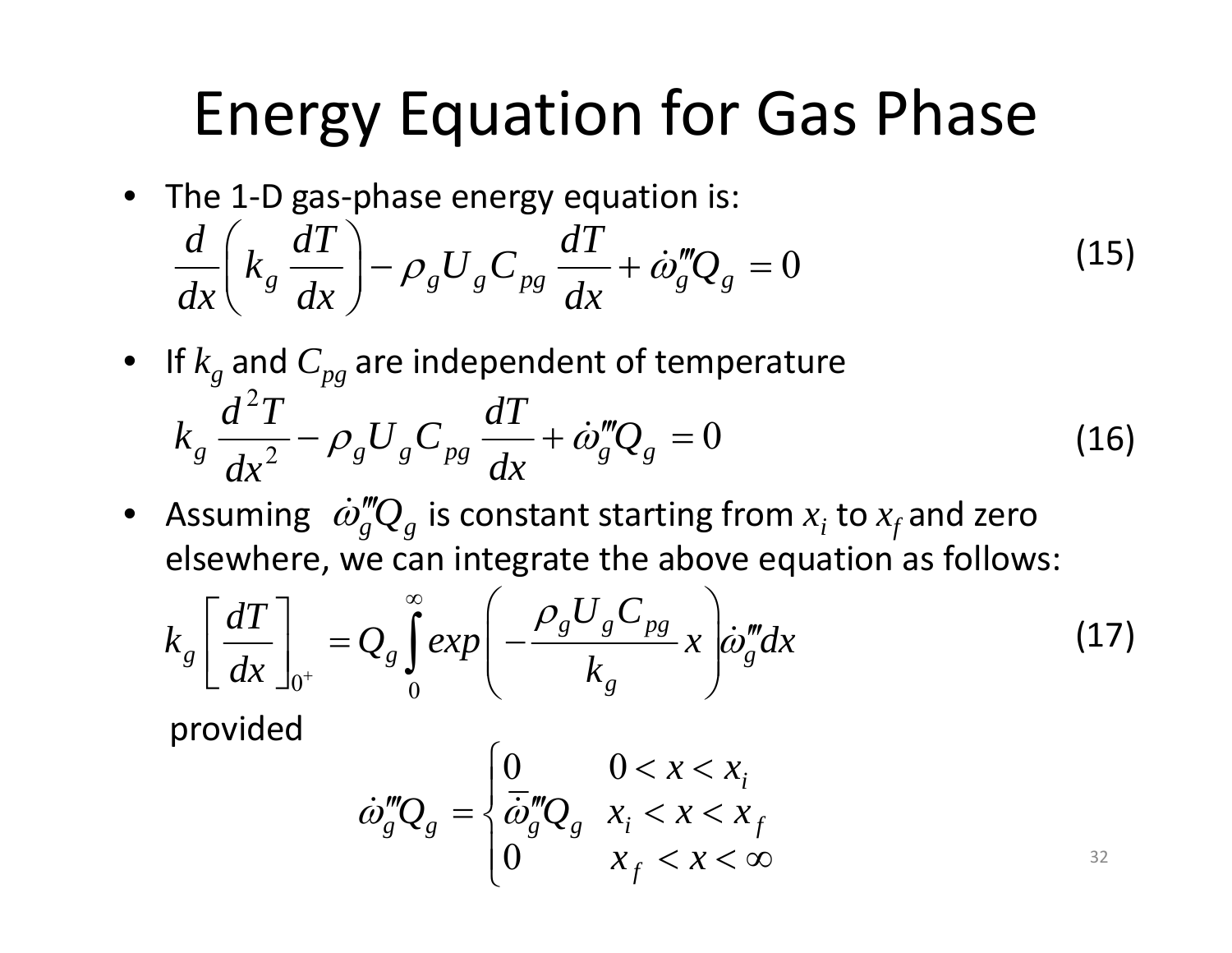At  $x{=}x_i$ , exothermic reaction starts and at  $x{=}x_f$  heat release zone ends ⎪  $\left\{ \right\}$  $\left[\begin{array}{cc} \rho_g U_g C_{pg} \end{array}\right] \left[\begin{array}{cc} \rho_g U_g C_{pg} \end{array}\right]$ ⎨  $\sqrt{2}$ ⎟  $\overline{\phantom{a}}$  $\left( \begin{array}{c} \rho_{\alpha} U_{\alpha} C_{\alpha} \end{array} \right)$  $\overline{\phantom{a}}$ ⎜  $|- \exp |-$ ⎟  $\left( \begin{array}{c} \rho_a U_a C_{\text{no}} \end{array} \right)$  $\overline{\phantom{a}}$ ⎜ = $\int_{a} = \frac{g}{2 L C} \overline{\omega}^{m} Q_{g} \left\{ \exp \left[ -\frac{g}{2 L C} \right] \right\}$  $\overline{\phantom{a}}$  $\left\lceil \frac{dT}{dx} \right\rceil$  $\overline{a}$  $\overline{\phantom{a}}$ *f g g pg i g g pg g g*  $g\left[\frac{1}{dx}\right] = \frac{1}{2L} \int_{0}^{\infty} \frac{d\theta}{dx} d\theta$   $Q_g \left\{ \exp\left[-\frac{1}{2} \frac{d\theta}{dx} x_i\right] - \exp\left[-\frac{1}{2} \frac{d\theta}{dx} x_i\right] \right\}$  $\mathcal{L}_{x_i}$   $-\exp\left(-\frac{\rho_g U_g C}{2}\right)$ *U C*  $k_g \left[ \frac{dT}{dt} \right] = \frac{k_g}{\sigma^2} \frac{d^2y}{dt^2}$  $\rho_{\varrho} U_{\varrho} C_{p\varrho}$  |  $\rho$  $\omega''Q_{\varrho}$  exp  $-\frac{5}{1}$   $\frac{8}{1}$   $\frac{8}{1}$   $\varrho_{\varrho}$   $x_i$   $\vert -\exp$ ⎪⎭ ⎪⎩ ⎠ ⎝ ⎠ ⎝ <sup>+</sup> *g g g g pg k k dx U C*  $\rho_{\rm +}$   $\rho_{\rm g} U_{\rm g} C_{\rm pg}$ 

The reaction zone thickness,  $\delta_{\mathit{flame}}\,{=}\,x_{\mathit{f}}$  -  $x_{\mathit{i}}$ If the reaction starts at the surface, i.e.,  $x_{\vec{i}}\!=0$ :

$$
k_s \left[ \frac{dT}{dx} \right]_{0+} = \frac{k_g}{\rho_g U_g C_{pg}} \overline{\dot{\omega}}_g^m Q_g \left[ 1 - \exp \left( -\frac{\rho_g U_g C_{pg} x_f}{k_g} \right) \right]
$$
(18a)

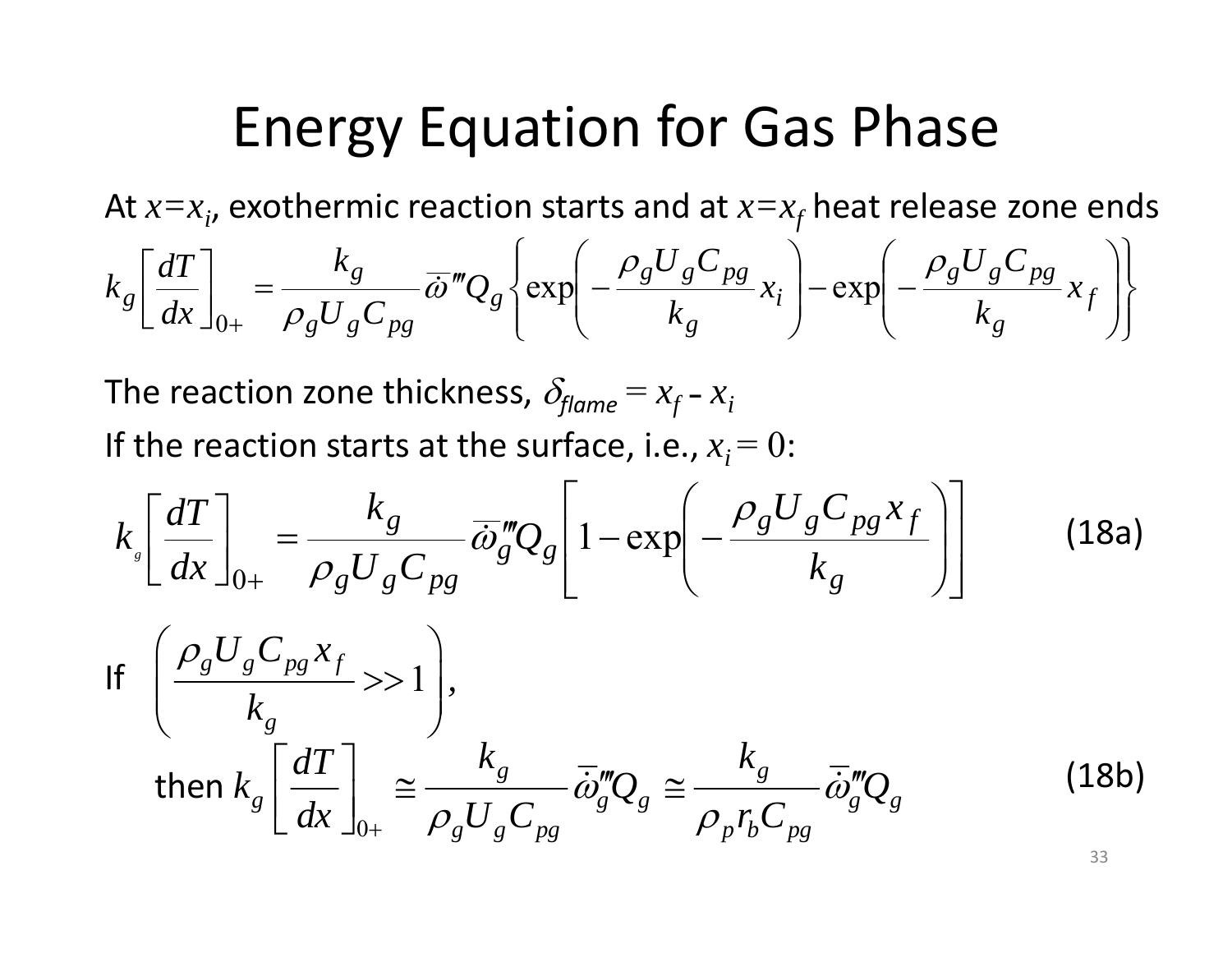For <u>extremely thin reaction zone</u> located at  $x = x_f$  (i.e., the flamesheet case), reaction rate in the gas‐phase can be expressed as ∞

$$
\int_{0}^{\infty} \overline{\omega}_{g}^{m} \delta\left(x - x_{f}\right) dx = \rho_{g} U_{g}
$$
\n(19)

where,  $\delta$  is the Dirac-delta function.

Substituting above relationship into the heat‐flux balance equation at  $x = 0<sup>+</sup>$ , we get

$$
k_g \left[ \frac{dT}{dx} \right]_{0+} = Q_g \int_0^\infty exp \left( -\frac{\rho_g U_g C_{pg}}{k_g} x \right) \overline{\dot{\omega}}_g^m \delta \left( x - x_f \right) dx \qquad (20)
$$
  
or  

$$
k_g \left[ \frac{dT}{dx} \right]_{0+} = \rho_g U_g Q_g \exp \left( -\frac{\rho_g U_g C_{pg}}{k_g} x_f \right) = \rho_p r_b Q_g \exp \left( -\frac{\rho_p r_b C_{pg}}{k_g} x_f \right)
$$

 $(21)$  34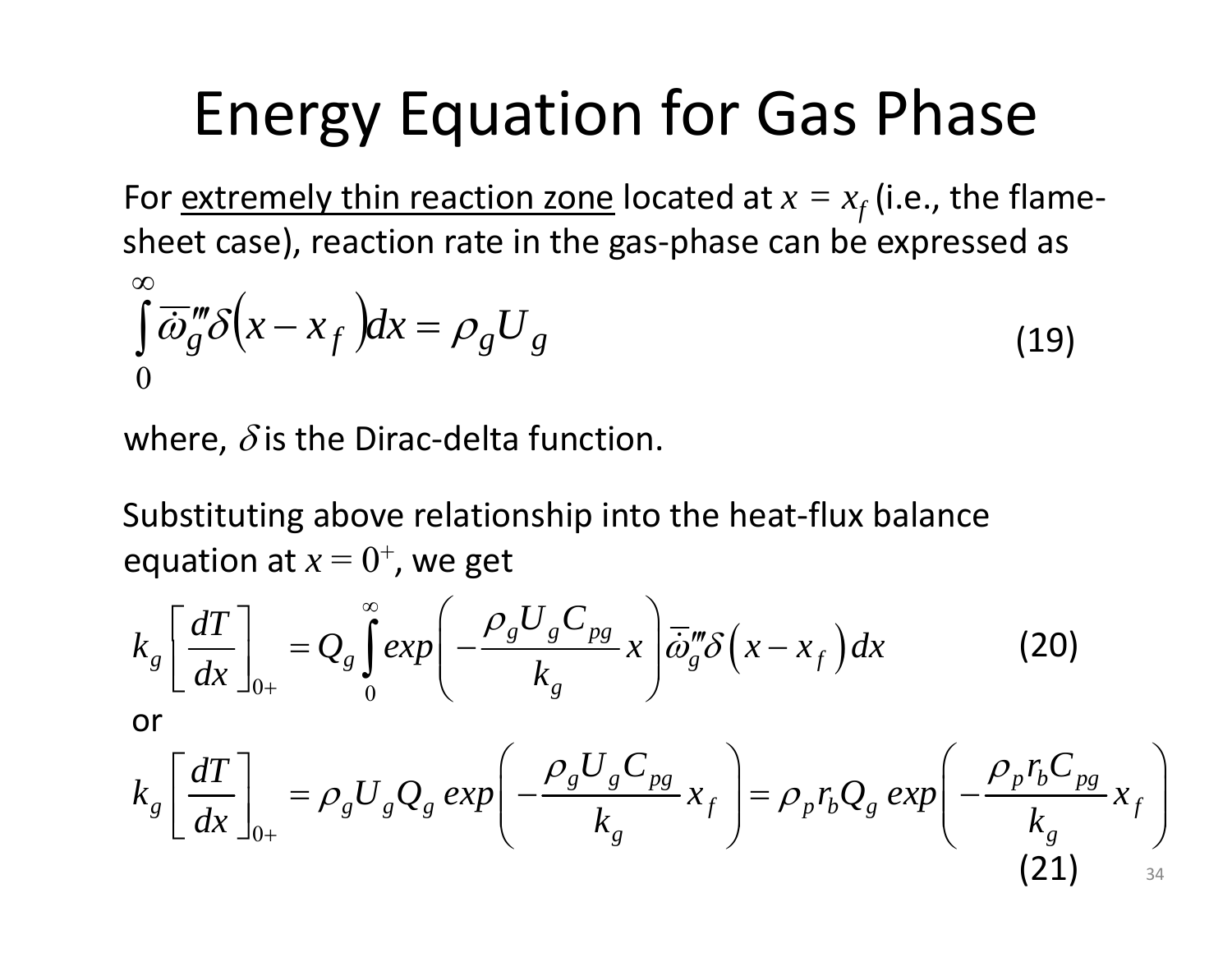#### Burning Rate of Solid Propellants

 $r_b$  can be determined by using Eqs. (12), (13), and (18b).

$$
k_p \left[ \frac{dT}{dx} \right]_0
$$

at y= $0^{\text{-}}$ by conduction

sub -surface region Heat flux into the

$$
k_g \left[ \frac{dT}{dx} \right]_{0^+}
$$

 reaction at surfacey to burning surface at y 0 = Heat flux from gas-phase =+

Heat released $\rho_p r_b Q_s$  +  $+$  $\underbrace{\qquad \qquad }$ 0 due to chemical

(12) ىب *f*

(13)

Heat feedback radiative energy source by radiation or external zone to the surface from the flame

*I*

$$
k_p \left[ \frac{dT}{dx} \right]_{0^-} = \rho_p r_b C_c (T_s - T_i)
$$

=

When the heat ‐release zone starts from *x=* 0*+*

by conduction

$$
k_g \left[ \frac{dT}{dx} \right]_{0+} = \frac{k_g}{\rho_p r_b C_{pg}} \overline{\dot{\omega}}_g^m Q_g \tag{18b}
$$

By substituting Eqs. (13) and (18b) into Eq. (12) and re ‐arranging, we have:

$$
r_b = \left[\frac{k_g \overline{\dot{\omega}}_g^m Q_g}{\rho_p^2 C_{pg} \left[C_c (T_S - T_i) - Q_S\right]}\right]^{1/2} \approx \left(\overline{\dot{\omega}}_g^m Q_g\right)^{1/2} \tag{22}
$$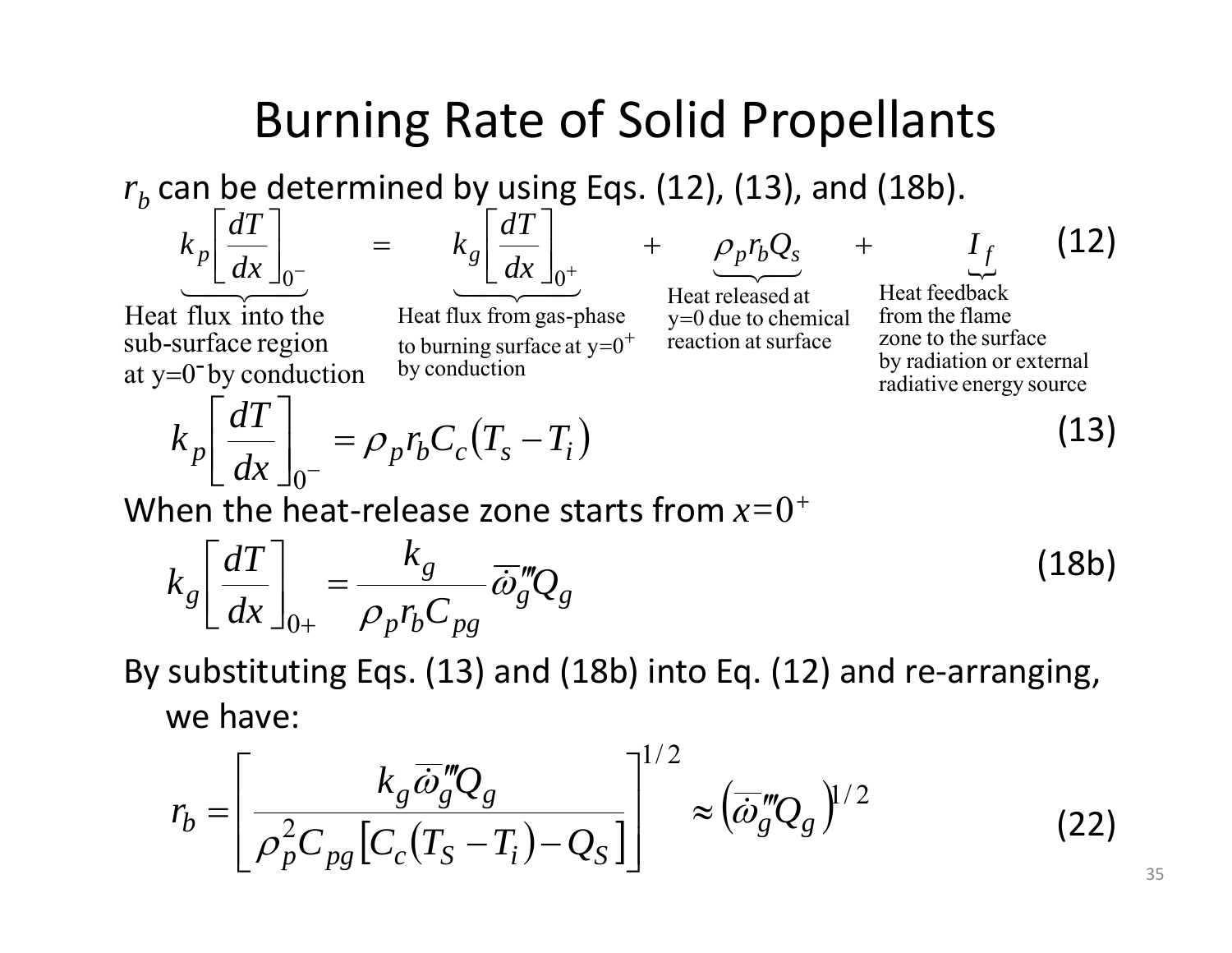#### Burning Rate of Solid Propellant *(cont.)*

Generally, the reaction rate of <sup>a</sup> one‐step forward reaction

$$
\sum_{i=1}^{N} v_i' M_i \xrightarrow{k_f} \sum_{i=1}^{N} v_i'' M_i
$$
 (23)

with  $N=$  total no. of species (reactants + products)

is represented by

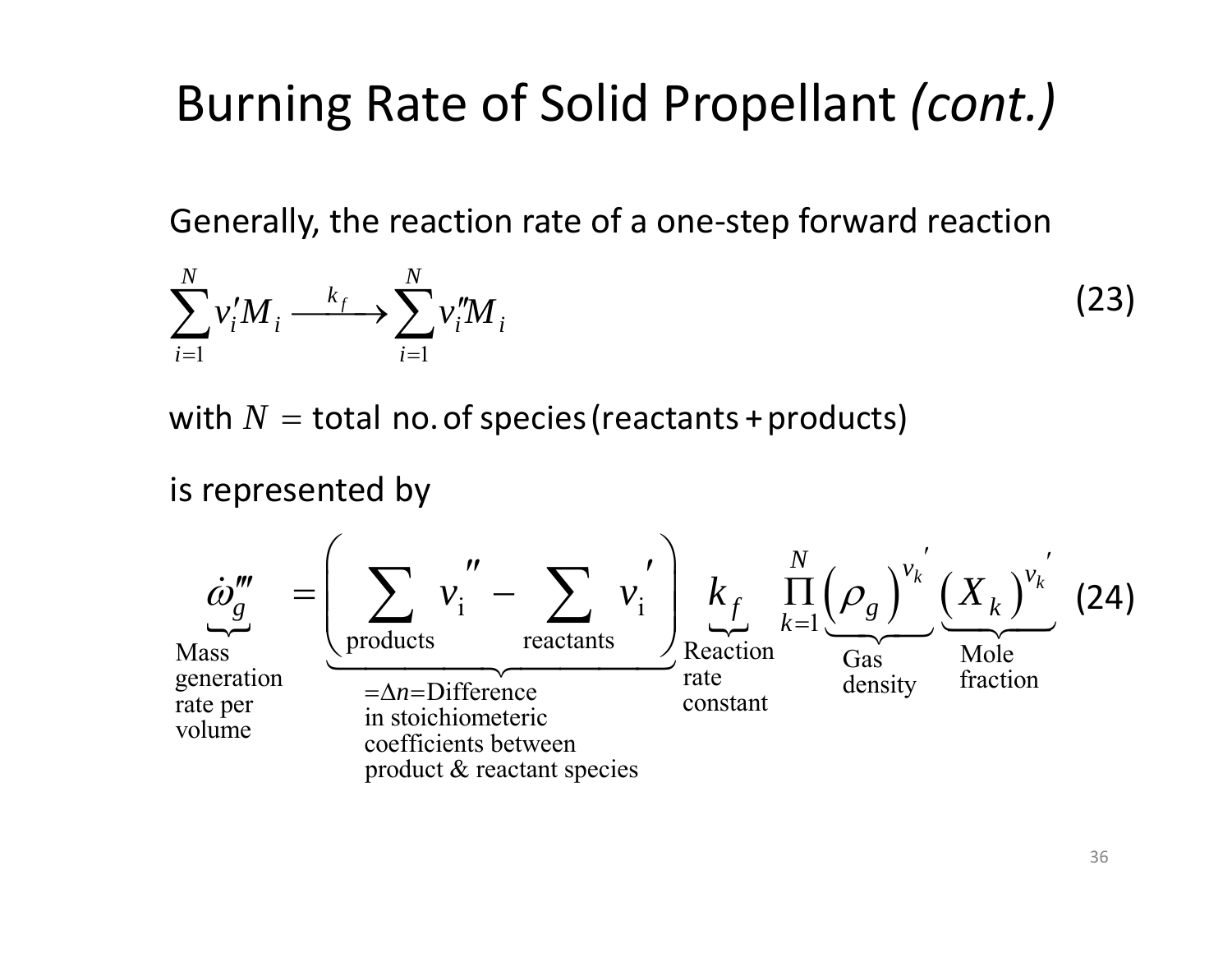#### Burning Rate of Solid Propellant *(cont.)*

Therefore, substituting the above expression into Eq. (22), we have: $\vdots$   $\qquad \qquad \vdots$   $\qquad \qquad \vdots$ ′

$$
r_b = \left[ \frac{k_g Q_g \Delta n k_f \prod_{k=1}^{N} (\rho_g X_k)^{v_k}}{\rho_p^2 C_{pg} \left[ C_c \left( T_s - T_i \right) - Q_s \right]} \right]^{1/2}
$$
(25)

Generally, the gas-phase reactions in the burning of energetic of reactants ( $F$  and  $O$ ) = 2 and  $\;{\nu_F^{\,\prime}} = {\nu_O^{\,\prime}} = 1,$ materials are bimolecular and of second order, i.e., the number

$$
r_b = \left[ \frac{\left(k_g Q_g \Delta n k_f \rho_g^2 X_F X_O\right)}{\left\{\rho_p^2 C_{pg} \left[C_c \left(T_S - T_i\right) - Q_s\right]\right\}} \right]^{1/2} \tag{26}
$$

Adapted From Kuo and Acharya, Turbulent and Multiphase Combustion, Wiley, 2012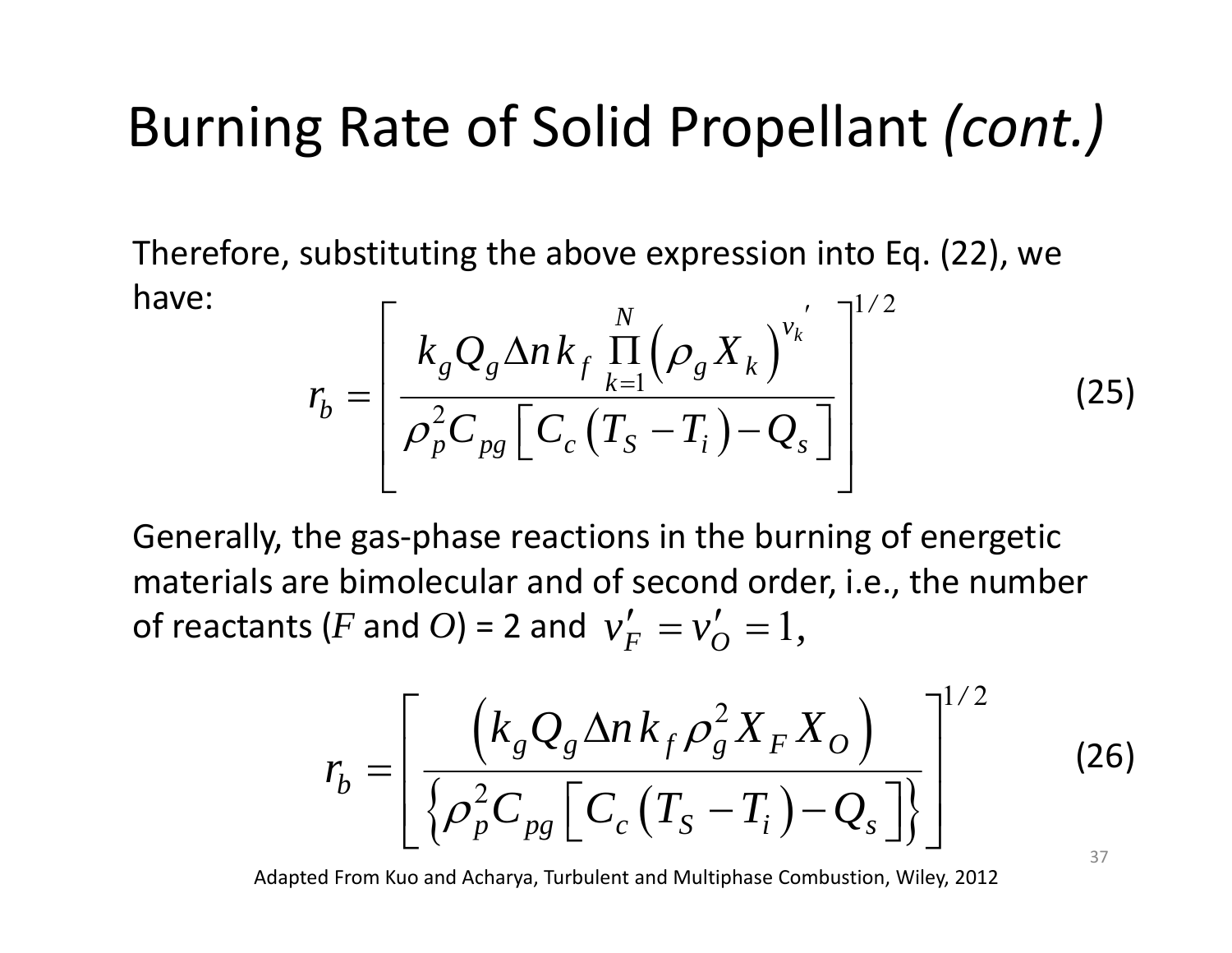#### Burning Rate of Solid Propellants *(cont.)*

 $\bullet~$  The reaction rate constant,  $k_{\!f}$  , is a function of gas temperature and is expressed in Arrhenius form as following:

$$
k_f = A_g \exp\left(-E_{a,g}/R_u T_g\right) \tag{27}
$$

- Under low pressure conditions, the ideal gas law can be used to relate the gas density  $\rho_{_g}$  with pressure  $p$ and gas temperature  $T_{\textit{g}}$  by  $\rho_{\textit{g}}^{} = p / R T_{\textit{g}}^{}$  (28)
- Substituting Eqs. (27) and (28) into Eq. (26), we have:

$$
r_b = p \left[ \frac{k_g Q_g \Delta n X_F X_O A_g \exp \left( -E_{a,g} / R_u T_g \right)}{\left( RT_g \right)^2 \rho_p^2 C_{pg} \left[ C_c \left( T_s - T_i \right) - Q_s \right]} \right]^{1/2} \tag{29}
$$

Adapted From Kuo and Acharya, Turbulent and Multiphase Combustion, Wiley, 2012